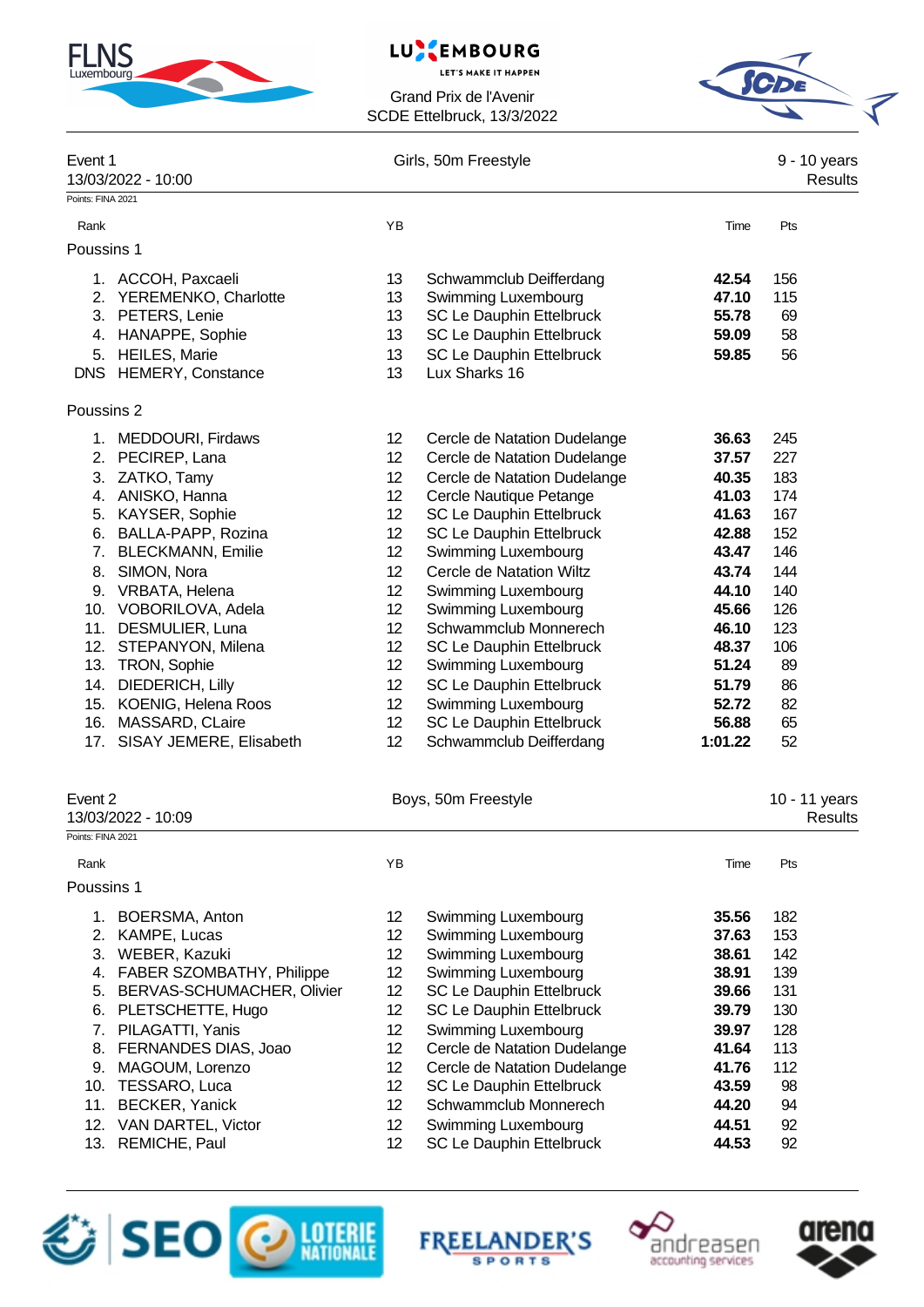



#### Grand Prix de l'Avenir SCDE Ettelbruck, 13/3/2022



## Event 2, Boys, 50m Freestyle, Poussins 1

| Rank       |                                | YB |                              | Time  | Pts |
|------------|--------------------------------|----|------------------------------|-------|-----|
| 14.        | SCHEECK, Mika                  | 12 | Cercle Nautique Petange      | 45.40 | 87  |
|            | 15. BRAUN, Mattis              | 12 | SC Le Dauphin Ettelbruck     | 45.79 | 85  |
|            | 16. IANNUCCELLI VIEUX, Ettore  | 12 | Swimming Luxembourg          | 46.01 | 84  |
|            | 17. BERNEKE, Pius              | 12 | Swimming Luxembourg          | 48.38 | 72  |
|            | 18. GUO, Baoxuan               | 12 | Swimming Luxembourg          | 49.77 | 66  |
|            | 19. DUROVIC, Alim              | 12 | Schwammclub Deifferdang      | 50.69 | 62  |
|            | 20. ZAUSA, Tommaso             | 12 | Lux Sharks 16                | 51.02 | 61  |
|            | 21. MARTORANA, Kevin-Leon      | 12 | SC Le Dauphin Ettelbruck     | 54.26 | 51  |
|            | 22. LEITE FRANCISCO, Rafael    | 12 | Cercle de Natation Wiltz     | 59.76 | 38  |
|            | DNS FIORUCCI, Massimo          | 12 | Cercle de Natation Dudelange |       |     |
|            | DNS CORRADI, Matteo            | 12 | Lux Sharks 16                |       |     |
|            | DNS MOELLER, Alexander         | 12 | Lux Sharks 16                |       |     |
| <b>DNS</b> | SAOUDAOUI, Ayoub               | 12 | Cercle Nautique Petange      |       |     |
|            | WDR KILLEN, Oscar              | 12 | Lux Sharks 16                |       |     |
| Poussins 2 |                                |    |                              |       |     |
|            | 1. SIMAO NOGUEIRA, Francisco   | 11 | Schwammclub Deifferdang      | 33.34 | 221 |
| 2.         | DONDELINGER, Gregory           | 11 | Swimming Luxembourg          | 33.62 | 215 |
|            | 3. KIEFFER GABBANA, Maximilien | 11 | Swimming Luxembourg          | 36.76 | 164 |
| 4.         | WESTER, Liam                   | 11 | Cercle de Natation Dudelange | 36.77 | 164 |
| 5.         | VAN BURIK, Raphael             | 11 | Swimming Luxembourg          | 37.19 | 159 |
| 6.         | MISGAULT, Raphael              | 11 | Swimming Luxembourg          | 37.75 | 152 |
| 7.         | MERGEN, Andy                   | 11 | Cercle Nautique Petange      | 39.65 | 131 |
| 8.         | CAMPIONE, Leonardo             | 11 | Schwammclub Deifferdang      | 40.41 | 124 |
| 9.         | DE CRESCENZO, Lucas            | 11 | SC Le Dauphin Ettelbruck     | 41.09 | 118 |
|            | 10. HUBERTY, Nick              | 11 | Swimming Luxembourg          | 42.74 | 104 |
|            | 11. TEIXEIRA, Ruben Paulo      | 11 | Cercle de Natation Dudelange | 44.01 | 96  |
|            | 12. HILBERT, Charles           | 11 | SC Le Dauphin Ettelbruck     | 44.05 | 95  |
|            | 13. CHAOUI, Kyle               | 11 | Lux Sharks 16                | 44.69 | 91  |
|            | 14. MELOUANE AMAHZOUNE, Ishaq  | 11 | Cercle de Natation Wiltz     | 44.87 | 90  |
|            | DSQ: G2 (Time: 10:27)          |    |                              |       |     |
|            | 15. STANEVICIUS, Tomas         | 11 | Swimming Luxembourg          | 45.65 | 86  |
| 16.        | SWART, Nathan                  | 11 | Lux Sharks 16                | 47.30 | 77  |
| 17.        | KARANOVIC, Gordan              | 11 | Cercle de Natation Dudelange | 47.88 | 74  |
|            | 18. COMTE, Augustin            | 11 | Swimming Luxembourg          | 49.95 | 65  |
|            | 19. CISZEK, Stefan             | 11 | SC Le Dauphin Ettelbruck     | 56.31 | 45  |
|            | DNS KOEV, Krassen              | 11 | Schwammclub Monnerech        |       |     |
|            | DNS ALASADI, Joud              | 11 | Schwammclub Deifferdang      |       |     |
| <b>DNS</b> | CARPANTIER, Louis-Leon         | 11 | Lux Sharks 16                |       |     |
|            | DNS FARAFONOV, Nicholas        | 11 | Lux Sharks 16                |       |     |
|            | DNS BRANGIER, Jean-Michel      | 11 | Swimming Luxembourg          |       |     |

WDR VISSER, Felix 11 SC Le Dauphin Ettelbruck





Splash Meet Manager, 11.72268 Registered to Swimming Club Le Dauphin Ettelbruck 13/03/2022 17:35 - Page 2022 1



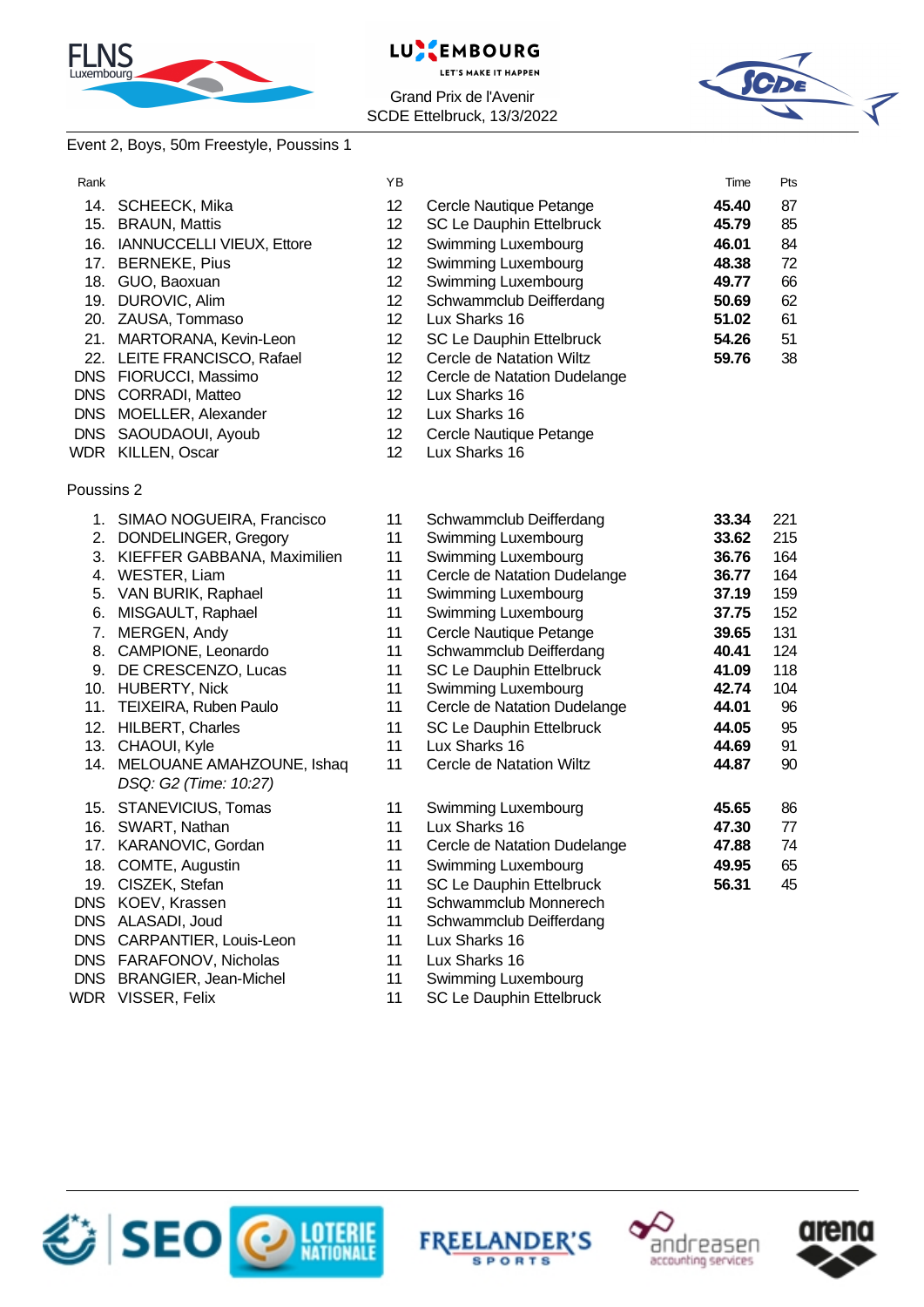

#### **EMBOURG** LU

**LET'S MAKE IT HAPPEN** 

Grand Prix de l'Avenir SCDE Ettelbruck, 13/3/2022



| Event 3           |                                                    |                                    | Girls, 50m Backstroke                                |                    |                                |  |  |
|-------------------|----------------------------------------------------|------------------------------------|------------------------------------------------------|--------------------|--------------------------------|--|--|
|                   | 13/03/2022 - 10:26                                 |                                    |                                                      |                    | 9 - 10 years<br><b>Results</b> |  |  |
| Points: FINA 2021 |                                                    |                                    |                                                      |                    |                                |  |  |
| Rank              |                                                    | YB                                 |                                                      | Time               | Pts                            |  |  |
| Poussins 1        |                                                    |                                    |                                                      |                    |                                |  |  |
|                   |                                                    |                                    |                                                      |                    |                                |  |  |
|                   | 1. ACCOH, Paxcaeli                                 | 13<br>13                           | Schwammclub Deifferdang<br>SC Le Dauphin Ettelbruck  | 53.76<br>59.27     | 107<br>80                      |  |  |
| 3.                | 2. HANAPPE, Sophie<br>NEY, Mia                     | 13                                 | SC Le Dauphin Ettelbruck                             | 1:01.97            | 70                             |  |  |
|                   | 4. HEILES, Marie                                   | 13                                 | SC Le Dauphin Ettelbruck                             | 1:02.11            | 70                             |  |  |
| 5.                | PETERS, Lenie                                      | 13                                 | SC Le Dauphin Ettelbruck                             | 1:03.90            | 64                             |  |  |
|                   |                                                    |                                    |                                                      |                    |                                |  |  |
| Poussins 2        |                                                    |                                    |                                                      |                    |                                |  |  |
|                   | 1. MEDDOURI, Firdaws                               | 12                                 | Cercle de Natation Dudelange                         | 43.50              | 203                            |  |  |
|                   | 2. PECIREP, Lana                                   | 12                                 | Cercle de Natation Dudelange                         | 45.52              | 177                            |  |  |
| 3.                | ANISKO, Hanna                                      | 12                                 | Cercle Nautique Petange                              | 45.74              | 175                            |  |  |
| 4.                | ZATKO, Tamy                                        | 12 <sup>°</sup>                    | Cercle de Natation Dudelange                         | 49.32              | 139                            |  |  |
| 5.                | KAYSER, Sophie                                     | 12 <sup>°</sup>                    | SC Le Dauphin Ettelbruck                             | 50.38              | 131                            |  |  |
| 6.                | BALLA-PAPP, Rozina                                 | 12 <sup>°</sup>                    | SC Le Dauphin Ettelbruck                             | 51.67              | 121                            |  |  |
| 7.                | SIMON, Nora                                        | 12 <sup>°</sup>                    | Cercle de Natation Wiltz                             | 52.43              | 116                            |  |  |
| 8.                | <b>BLECKMANN, Emilie</b>                           | 12 <sup>°</sup>                    | Swimming Luxembourg                                  | 52.46              | 116                            |  |  |
|                   | 9. VOBORILOVA, Adela                               | 12                                 | Swimming Luxembourg                                  | 53.00              | 112                            |  |  |
|                   | 10. VRBATA, Helena                                 | 12 <sup>°</sup>                    | Swimming Luxembourg                                  | 56.19              | 94                             |  |  |
| 11.               | STEPANYON, Milena                                  | 12                                 | SC Le Dauphin Ettelbruck                             | 57.89              | 86                             |  |  |
| 12.               | KOENIG, Helena Roos<br>13. TRON, Sophie            | 12<br>12 <sup>°</sup>              | Swimming Luxembourg<br>Swimming Luxembourg           | 1:00.84<br>1:01.45 | 74<br>72                       |  |  |
| 14.               | DIEDERICH, Lilly                                   | 12 <sup>2</sup>                    | SC Le Dauphin Ettelbruck                             | 1:04.12            | 63                             |  |  |
|                   | DSQ: D3 (Time 10.43)                               |                                    |                                                      |                    |                                |  |  |
| 15.               | SISAY JEMERE, Elisabeth                            | 12                                 | Schwammclub Deifferdang                              | 1:15.61            | 38                             |  |  |
|                   |                                                    |                                    |                                                      |                    |                                |  |  |
| Event 4           |                                                    |                                    | Boys, 50m Backstroke                                 |                    | 10 - 11 years                  |  |  |
|                   | 13/03/2022 - 10:33                                 |                                    |                                                      |                    | <b>Results</b>                 |  |  |
| Points: FINA 2021 |                                                    |                                    |                                                      |                    |                                |  |  |
| Rank              |                                                    | ΥB                                 |                                                      | Time               | Pts                            |  |  |
| Poussins 1        |                                                    |                                    |                                                      |                    |                                |  |  |
|                   | 1. KAMPE, Lucas                                    | 12 <sub>2</sub>                    | <b>Swimming Luxembourg</b>                           | 43.23              | 135                            |  |  |
| 2.                | BOERSMA, Anton                                     | 12 <sup>°</sup>                    | Swimming Luxembourg                                  | 43.96              | 129                            |  |  |
|                   | 3. WEBER, Kazuki                                   | 12 <sup>°</sup>                    | Swimming Luxembourg                                  | 45.38              | 117                            |  |  |
| 4.                | FERNANDES DIAS, Joao                               | 12                                 | Cercle de Natation Dudelange                         | 47.00              | 105                            |  |  |
| 5.                | FABER SZOMBATHY, Philippe                          | 12 <sup>°</sup>                    | Swimming Luxembourg                                  | 47.03              | 105                            |  |  |
| 6.                | PILAGATTI, Yanis                                   | 12                                 | Swimming Luxembourg                                  | 47.83              | 100                            |  |  |
| 7.                | MAGOUM, Lorenzo                                    | 12 <sup>°</sup>                    | Cercle de Natation Dudelange                         | 48.69              | 95                             |  |  |
| 8.                | SCHEECK, Mika                                      | 12 <sup>°</sup>                    | Cercle Nautique Petange                              | 50.06              | 87                             |  |  |
| 9.                | PLETSCHETTE, Hugo                                  | 12                                 | SC Le Dauphin Ettelbruck                             | 50.19              | 86                             |  |  |
| 10.               | BERVAS-SCHUMACHER, Olivier<br><b>BRAUN, Mattis</b> | 12 <sub>2</sub><br>12 <sup>°</sup> | SC Le Dauphin Ettelbruck<br>SC Le Dauphin Ettelbruck | 50.43<br>50.45     | 85<br>85                       |  |  |
| 11.<br>12.        | <b>BECKER, Yanick</b>                              | 12 <sub>2</sub>                    | Schwammclub Monnerech                                | 51.01              | 82                             |  |  |
| 13.               | REMICHE, Paul                                      | 12 <sup>°</sup>                    | SC Le Dauphin Ettelbruck                             | 51.62              | 79                             |  |  |
| 14.               | TESSARO, Luca                                      | 12 <sub>2</sub>                    | SC Le Dauphin Ettelbruck                             | 55.11              | 65                             |  |  |

15. MARTORANA, Kevin-Leon 12 SC Le Dauphin Ettelbruck **55.27** 64







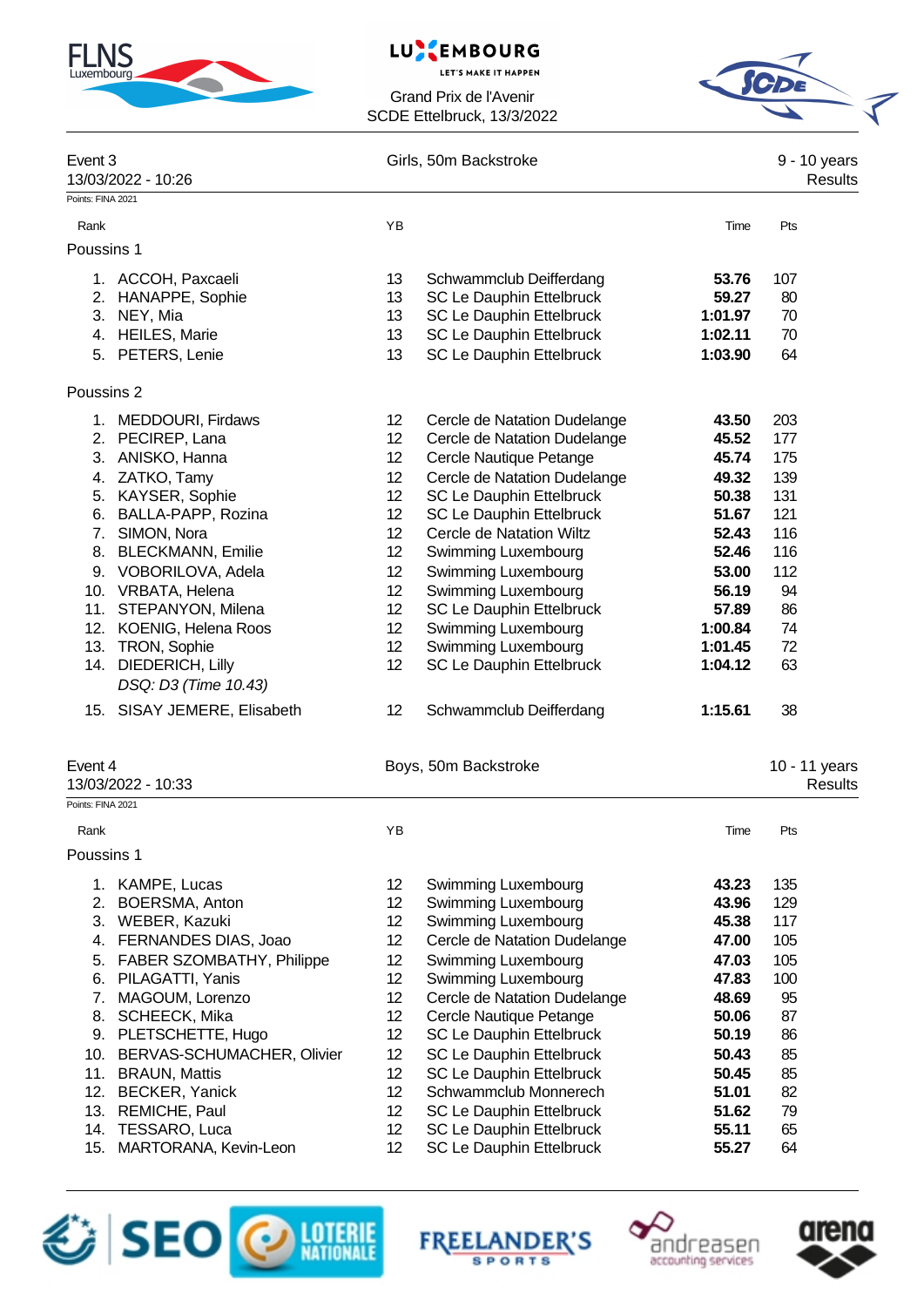



Grand Prix de l'Avenir SCDE Ettelbruck, 13/3/2022



# Event 4, Boys, 50m Backstroke, Poussins 1

| Rank           |                                          | YB              |                              | Time    | Pts |
|----------------|------------------------------------------|-----------------|------------------------------|---------|-----|
|                | 16. DUROVIC, Alim                        | 12 <sup>2</sup> | Schwammclub Deifferdang      | 57.47   | 57  |
|                | 17. BERNEKE, Pius                        | 12              | Swimming Luxembourg          | 58.67   | 54  |
|                | 18. VAN DARTEL, Victor                   | 12              | Swimming Luxembourg          | 59.17   | 52  |
|                | DSQ D8 (Time 11.04)                      |                 |                              |         |     |
|                | 19. LEITE FRANCISCO, Rafael              | 12              | Cercle de Natation Wiltz     | 1:01.43 | 47  |
|                | 20. IANNUCCELLI VIEUX, Ettore            | 12              | Swimming Luxembourg          | 1:01.88 | 46  |
|                | DSQ D9 (Time 11.04)                      |                 |                              |         |     |
|                | 21. GUO, Baoxuan                         | 12              | Swimming Luxembourg          | 1:08.18 | 34  |
|                | DNS FIORUCCI, Massimo                    | 12              | Cercle de Natation Dudelange |         |     |
|                | DNS MOELLER, Alexander                   | 12 <sup>2</sup> | Lux Sharks 16                |         |     |
|                | DNS SAOUDAOUI, Ayoub                     | 12 <sup>2</sup> | Cercle Nautique Petange      |         |     |
|                | WDR CORRADI, Matteo                      | 12 <sup>2</sup> | Lux Sharks 16                |         |     |
|                | WDR KILLEN, Oscar                        | 12 <sup>2</sup> | Lux Sharks 16                |         |     |
|                |                                          |                 |                              |         |     |
| Poussins 2     |                                          |                 |                              |         |     |
|                | 1. DONDELINGER, Gregory                  | 11              | Swimming Luxembourg          | 40.75   | 162 |
|                | 2. WESTER, Liam                          | 11              | Cercle de Natation Dudelange | 40.76   | 162 |
|                | 3. SIMAO NOGUEIRA, Francisco             | 11              | Schwammclub Deifferdang      | 42.54   | 142 |
|                | 4. VAN BURIK, Raphael                    | 11              | Swimming Luxembourg          | 47.36   | 103 |
|                | 5. KIEFFER GABBANA, Maximilien           | 11              | Swimming Luxembourg          | 47.44   | 102 |
|                | 6. MISGAULT, Raphael                     | 11              | Swimming Luxembourg          | 47.64   | 101 |
|                | 7. MERGEN, Andy                          | 11              | Cercle Nautique Petange      | 48.32   | 97  |
|                | 8. HILBERT, Charles                      | 11              | SC Le Dauphin Ettelbruck     | 48.54   | 95  |
|                | 9. HUBERTY, Nick                         | 11              | Swimming Luxembourg          | 48.60   | 95  |
|                | 10. DE CRESCENZO, Lucas                  | 11              | SC Le Dauphin Ettelbruck     | 49.76   | 89  |
|                | 11. TEIXEIRA, Ruben Paulo                | 11              | Cercle de Natation Dudelange | 50.02   | 87  |
|                | 12. KARANOVIC, Gordan                    | 11              | Cercle de Natation Dudelange | 50.25   | 86  |
|                | 13. CAMPIONE, Leonardo                   | 11              | Schwammclub Deifferdang      | 50.44   | 85  |
|                | 14. STANEVICIUS, Tomas                   | 11              | Swimming Luxembourg          | 51.86   | 78  |
|                | 15. COMTE, Augustin                      | 11              | Swimming Luxembourg          | 55.05   | 65  |
| 16.            | FARAFONOV, Nicholas                      | 11              | Lux Sharks 16                | 57.80   | 56  |
|                | DSQ D3 (Time 10.50)                      |                 |                              |         |     |
| 17.            | MELOUANE AMAHZOUNE, Ishaq                | 11              | Cercle de Natation Wiltz     | 57.95   | 56  |
|                | DSQ D6 (Time 10.43)                      |                 |                              |         |     |
| 18.            | SWART, Nathan                            | 11              | Lux Sharks 16                | 58.49   | 54  |
| 19.            | CISZEK, Stefan                           | 11              | SC Le Dauphin Ettelbruck     | 1:04.32 | 41  |
|                | DNS KOEV, Krassen                        | 11              | Schwammclub Monnerech        |         |     |
|                | DNS ALASADI, Joud                        | 11              | Schwammclub Deifferdang      |         |     |
| $\overline{M}$ | DNS BRANGIER, Jean-Michel<br>OMOMETED 1. | 11              | Swimming Luxembourg          |         |     |
|                |                                          |                 |                              |         |     |

- WDR CARPANTIER, Louis-Leon 11 Lux Sharks 16<br>
WDR VISSER, Felix 11 SC Le Dauphir
- 

11 SC Le Dauphin Ettelbruck









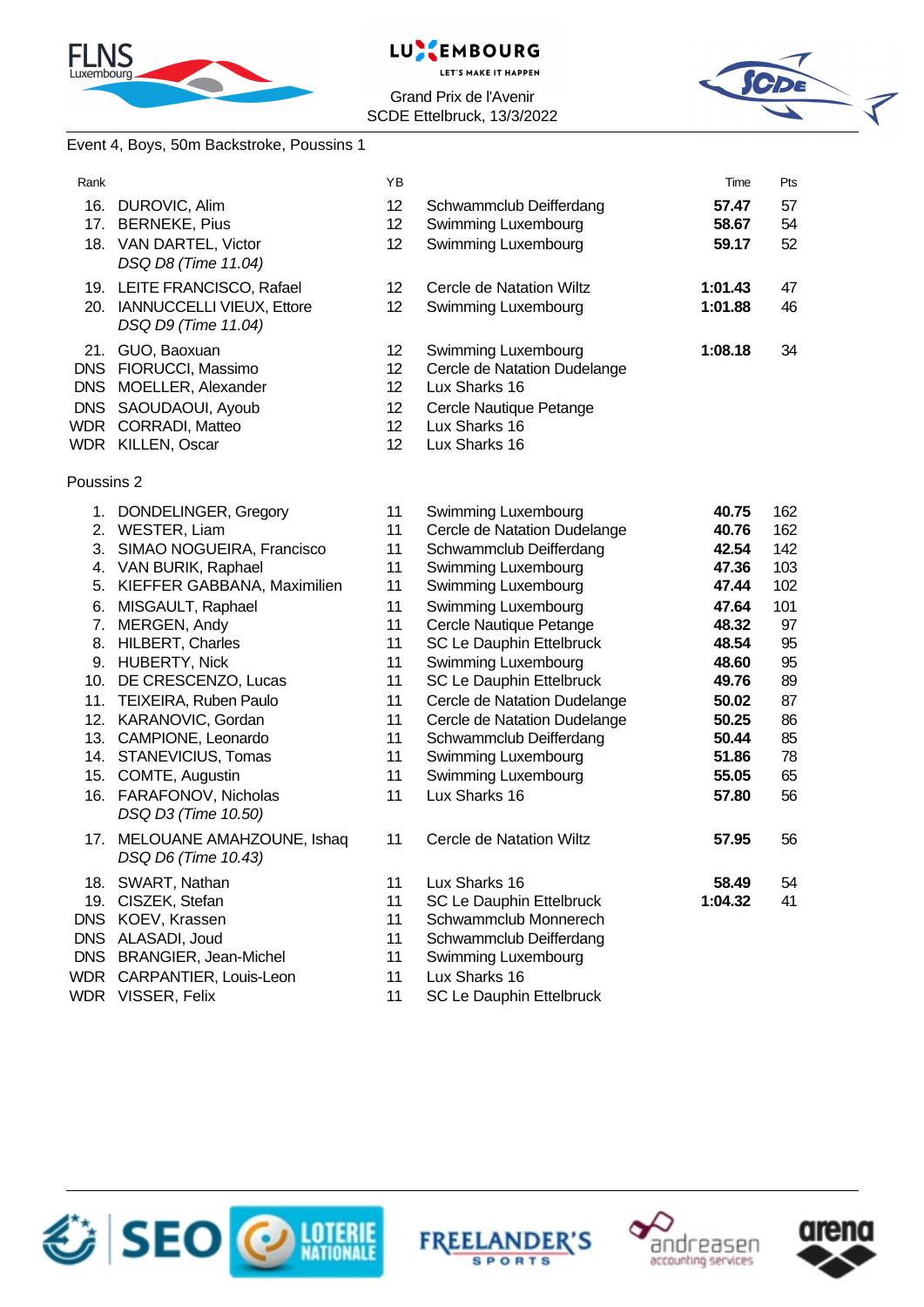

# LUSEMBOURG

**LET'S MAKE IT HAPPEN** 



| Event 5           | 13/03/2022 - 11:05                       |                 | Girls, 50m Breaststroke         |         |     |  |  |
|-------------------|------------------------------------------|-----------------|---------------------------------|---------|-----|--|--|
| Points: FINA 2021 |                                          |                 |                                 |         |     |  |  |
| Rank              |                                          | YB              |                                 | Time    | Pts |  |  |
| Poussins 1        |                                          |                 |                                 |         |     |  |  |
|                   | 1. YEREMENKO, Charlotte                  | 13              | Swimming Luxembourg             | 59.52   | 110 |  |  |
|                   | 2. NEY, Mia                              | 13              | SC Le Dauphin Ettelbruck        | 1:13.07 | 59  |  |  |
|                   | 3. HEILES, Marie<br>DSQ B14 (Time 11.59) | 13              | SC Le Dauphin Ettelbruck        | 1:22.92 | 40  |  |  |
|                   | WDR HEMERY, Constance                    | 13              | Lux Sharks 16                   |         |     |  |  |
| Poussins 2        |                                          |                 |                                 |         |     |  |  |
|                   | 1. MEDDOURI, Firdaws                     | 12 <sup>°</sup> | Cercle de Natation Dudelange    | 50.22   | 183 |  |  |
|                   | 2. ANISKO, Hanna                         | 12              | Cercle Nautique Petange         | 50.34   | 182 |  |  |
| 3.                | PECIREP, Lana                            | 12 <sup>°</sup> | Cercle de Natation Dudelange    | 51.97   | 165 |  |  |
| 4.                | VRBATA, Helena                           | 12 <sup>°</sup> | Swimming Luxembourg             | 55.97   | 132 |  |  |
| 5.                | KOENIG, Helena Roos                      | 12 <sup>°</sup> | Swimming Luxembourg             | 56.56   | 128 |  |  |
| 6.                | ZATKO, Tamy                              | 12              | Cercle de Natation Dudelange    | 56.67   | 128 |  |  |
| 7.                | KAYSER, Sophie                           | 12 <sup>°</sup> | SC Le Dauphin Ettelbruck        | 57.37   | 123 |  |  |
| 8.                | <b>BLECKMANN, Emilie</b>                 | 12 <sup>2</sup> | Swimming Luxembourg             | 57.86   | 120 |  |  |
| 9.                | SIMON, Nora                              | 12 <sup>°</sup> | Cercle de Natation Wiltz        | 57.97   | 119 |  |  |
| 10.               | BALLA-PAPP, Rozina                       | 12              | SC Le Dauphin Ettelbruck        | 58.01   | 119 |  |  |
| 11.               | VOBORILOVA, Adela                        | 12 <sub>2</sub> | Swimming Luxembourg             | 58.86   | 114 |  |  |
| 12.               | STEPANYON, Milena                        | 12              | SC Le Dauphin Ettelbruck        | 1:00.16 | 106 |  |  |
| 13.               | MASSARD, CLaire                          | 12 <sup>°</sup> | <b>SC Le Dauphin Ettelbruck</b> | 1:03.40 | 91  |  |  |
| 14.               | DESMULIER, Luna                          | 12 <sup>°</sup> | Schwammclub Monnerech           | 1:05.69 | 82  |  |  |
| 15.               | <b>DIEDERICH, Lilly</b>                  | 12 <sup>°</sup> | SC Le Dauphin Ettelbruck        | 1:08.59 | 72  |  |  |
|                   | DSQ B3 (Time 11.19)                      |                 |                                 |         |     |  |  |

| Event 6           |                                                  |     | Boys, 50m Breaststroke       |         |                |  |  |
|-------------------|--------------------------------------------------|-----|------------------------------|---------|----------------|--|--|
|                   | 13/03/2022 - 11:12                               |     |                              |         | <b>Results</b> |  |  |
| Points: FINA 2021 |                                                  |     |                              |         |                |  |  |
| Rank              |                                                  | YB  |                              | Time    | Pts            |  |  |
| Poussins 1        |                                                  |     |                              |         |                |  |  |
| 1.                | BOERSMA, Anton                                   | 12  | Swimming Luxembourg          | 49.97   | 129            |  |  |
| 2.                | PILAGATTI, Yanis                                 | 12  | Swimming Luxembourg          | 51.48   | 117            |  |  |
| 3.                | WEBER, Kazuki                                    | 12  | Swimming Luxembourg          | 52.85   | 109            |  |  |
| 4.                | BERVAS-SCHUMACHER, Olivier                       | 12  | SC Le Dauphin Ettelbruck     | 54.25   | 100            |  |  |
| 5.                | SCHEECK, Mika                                    | 12. | Cercle Nautique Petange      | 54.56   | 99             |  |  |
| 6.                | KAMPE, Lucas                                     | 12  | Swimming Luxembourg          | 54.77   | 97             |  |  |
|                   | DSQ B14 (Time 12.12)                             |     |                              |         |                |  |  |
| 7.                | BECKER, Yanick                                   | 12  | Schwammclub Monnerech        | 54.94   | 97             |  |  |
| 8.                | MAGOUM, Lorenzo                                  | 12  | Cercle de Natation Dudelange | 56.60   | 88             |  |  |
| 9.                | FABER SZOMBATHY, Philippe                        | 12  | Swimming Luxembourg          | 57.20   | 86             |  |  |
| 10.               | PLETSCHETTE, Hugo                                | 12  | SC Le Dauphin Ettelbruck     | 59.17   | 77             |  |  |
|                   | 11. FERNANDES DIAS, Joao<br>DSQ B14 (Time 12.01) | 12  | Cercle de Natation Dudelange | 59.48   | 76             |  |  |
| 12.               | <b>IANNUCCELLI VIEUX, Ettore</b>                 | 12  | Swimming Luxembourg          | 1:03.03 | 64             |  |  |







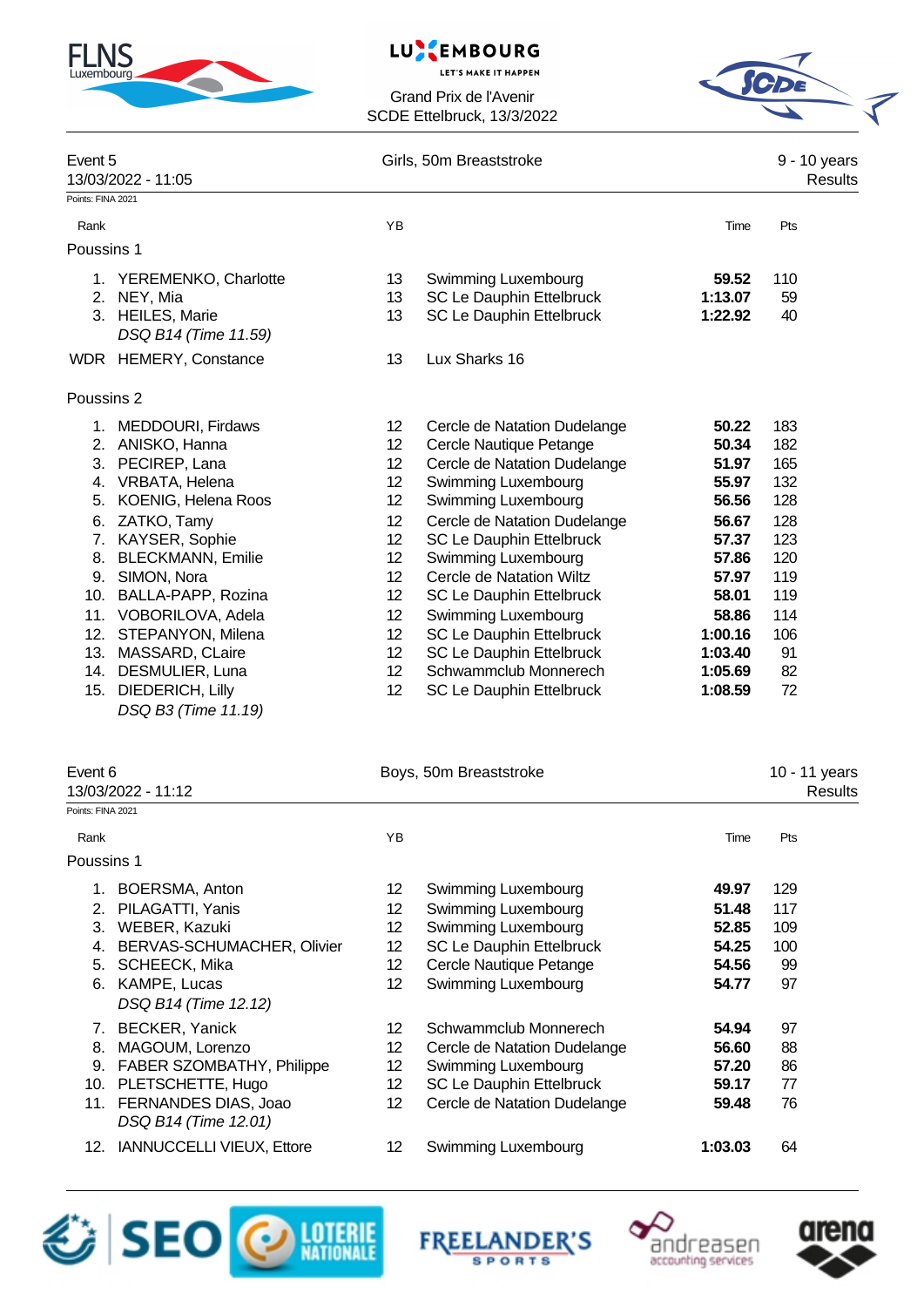



Grand Prix de l'Avenir SCDE Ettelbruck, 13/3/2022



## Event 6, Boys, 50m Breaststroke, Poussins 1

| Rank              |                                                      | YB                          |                                    | Time    | Pts                     |
|-------------------|------------------------------------------------------|-----------------------------|------------------------------------|---------|-------------------------|
|                   | 13. LEITE FRANCISCO, Rafael                          | 12                          | Cercle de Natation Wiltz           | 1:07.20 | 53                      |
|                   | 14. GUO, Baoxuan                                     | 12                          | Swimming Luxembourg                | 1:07.77 | 51                      |
|                   | 15. VAN DARTEL, Victor                               | 12                          | Swimming Luxembourg                | 1:08.12 | 50                      |
|                   | 16. ZAUSA, Tommaso                                   | 12 <sup>2</sup>             | Lux Sharks 16                      | 1:09.65 | 47                      |
|                   | 17. REMICHE, Paul                                    | 12 <sup>°</sup>             | SC Le Dauphin Ettelbruck           | 1:10.40 | 46                      |
|                   | DSQ B12 (Time 11.56)                                 |                             |                                    |         |                         |
|                   | 18. BERNEKE, Pius                                    | 12 <sup>°</sup>             | Swimming Luxembourg                | 1:12.99 | 41                      |
|                   | 19. MARTORANA, Kevin-Leon                            | 12 <sup>°</sup>             | SC Le Dauphin Ettelbruck           | 1:15.75 | 37                      |
|                   | DNS FIORUCCI, Massimo                                | 12                          | Cercle de Natation Dudelange       |         |                         |
| <b>DNS</b>        | MOELLER, Alexander                                   | 12 <sup>2</sup>             | Lux Sharks 16                      |         |                         |
|                   | DNS SAOUDAOUI, Ayoub                                 | 12                          | Cercle Nautique Petange            |         |                         |
| Poussins 2        |                                                      |                             |                                    |         |                         |
|                   | 1. DONDELINGER, Gregory                              | 11                          | Swimming Luxembourg                | 45.50   | 170                     |
|                   | 2. HUBERTY, Nick                                     | 11                          | Swimming Luxembourg                | 51.74   | 116                     |
|                   | 3. VAN BURIK, Raphael                                | 11                          | Swimming Luxembourg                | 53.29   | 106                     |
|                   | 4. TEIXEIRA, Ruben Paulo                             | 11                          | Cercle de Natation Dudelange       | 53.35   | 106                     |
| 5.                | KIEFFER GABBANA, Maximilien                          | 11                          | Swimming Luxembourg                | 53.70   | 103                     |
| 6.                | KARANOVIC, Gordan                                    | 11                          | Cercle de Natation Dudelange       | 53.71   | 103                     |
| 7.                | DE CRESCENZO, Lucas                                  | 11                          | SC Le Dauphin Ettelbruck           | 53.99   | 102                     |
|                   | 8. WESTER, Liam                                      | 11                          | Cercle de Natation Dudelange       | 54.03   | 102                     |
|                   | 9. HILBERT, Charles                                  | 11                          | SC Le Dauphin Ettelbruck           | 55.42   | 94                      |
|                   | 10. MISGAULT, Raphael                                | 11                          | Swimming Luxembourg                | 56.05   | 91                      |
|                   | 11. COMTE, Augustin                                  | 11                          | Swimming Luxembourg                | 57.94   | 82                      |
|                   | 12. MERGEN, Andy                                     | 11                          | Cercle Nautique Petange            | 59.99   | 74                      |
|                   | DSQ B14 (Time 12.02)                                 |                             |                                    |         |                         |
|                   | 13. STANEVICIUS, Tomas                               | 11                          | Swimming Luxembourg                | 1:05.42 | 57                      |
|                   | 14. MELOUANE AMAHZOUNE, Ishaq<br>DSQ B4 (Time 11.56) | 11                          | Cercle de Natation Wiltz           | 1:07.37 | 52                      |
|                   | 15. CISZEK, Stefan                                   | 11                          | SC Le Dauphin Ettelbruck           | 1:08.06 | 51                      |
|                   | DNS KOEV, Krassen                                    | 11                          | Schwammclub Monnerech              |         |                         |
| <b>DNS</b>        | <b>BRANGIER, Jean-Michel</b>                         | 11                          | Swimming Luxembourg                |         |                         |
|                   | WDR VISSER, Felix                                    | 11                          | SC Le Dauphin Ettelbruck           |         |                         |
|                   |                                                      |                             |                                    |         |                         |
| Event 7           | 13/03/2022 - 11:27                                   |                             | Girls, 100m Medley                 |         | 9 - 10 years<br>Results |
| Points: FINA 2021 |                                                      |                             |                                    |         |                         |
| Rank              |                                                      | ΥB                          |                                    | Time    | Pts                     |
| Poussins 1        |                                                      |                             |                                    |         |                         |
|                   | 1. YEREMENKO, Charlotte<br>57.67<br>57.67<br>50m:    | 13<br>100m: 1:58.39         | Swimming Luxembourg<br>1:00.72     | 1:58.39 | 108                     |
|                   | 2. ACCOH, Paxcaeli<br>50m:<br>56.38<br>56.38         | 13<br>100m: 2:09.95         | Schwammclub Deifferdang<br>1:13.57 | 2:09.95 | 82                      |
|                   | 3. PETERS, Lenie<br>50m: 1:10.93 1:10.93             | 13<br>100m: 2:27.76 1:16.83 | SC Le Dauphin Ettelbruck           | 2:27.76 | 55                      |







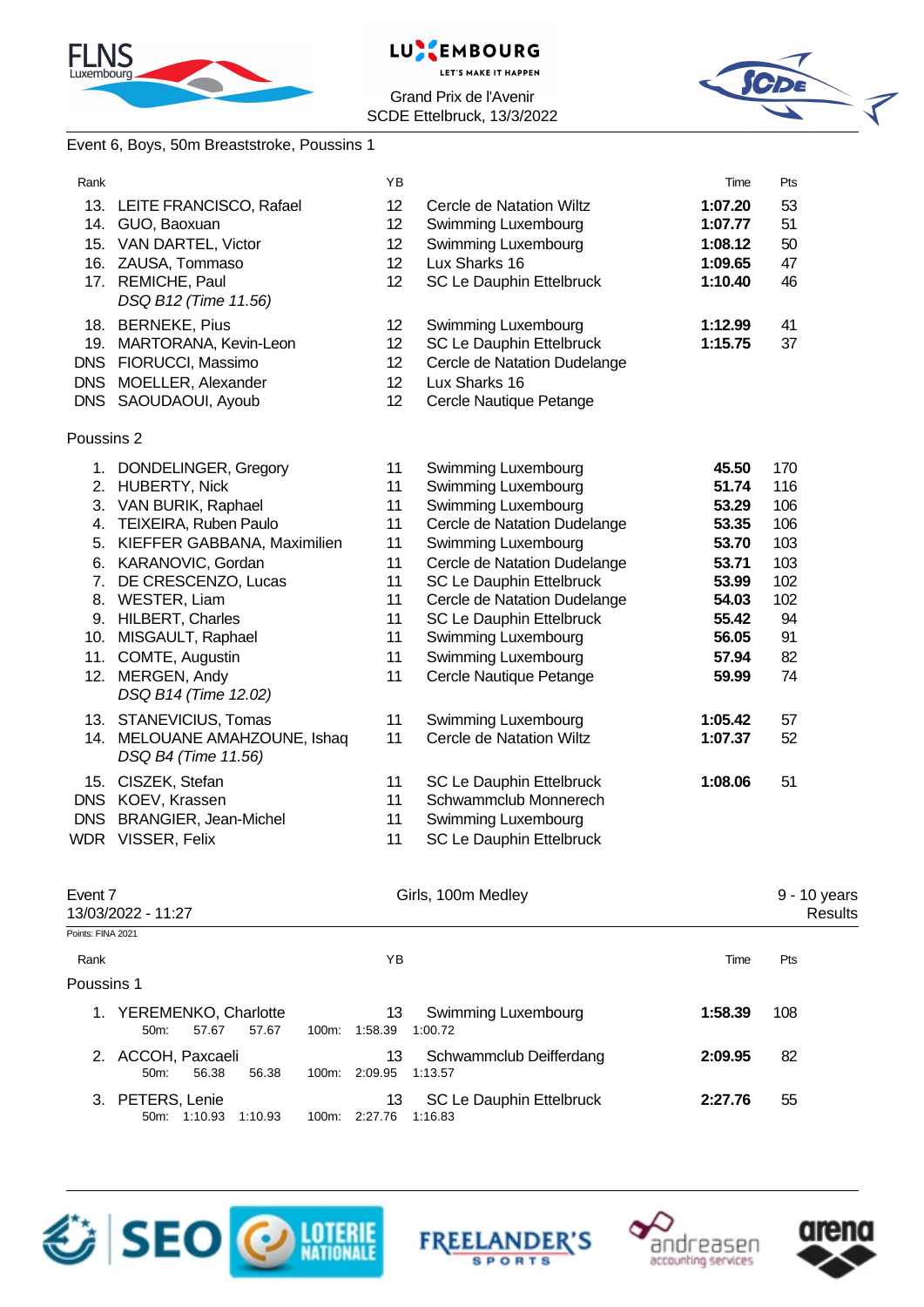



Grand Prix de l'Avenir SCDE Ettelbruck, 13/3/2022



# Event 7, Girls, 100m Medley

### Poussins 2

| 1. MEDDOURI, Firdaws<br>50m:<br>45.51<br>45.51      |       | 12<br>100m: 1:34.31          | Cercle de Natation Dudelange<br>48.80   | 1:34.31 | 215 |
|-----------------------------------------------------|-------|------------------------------|-----------------------------------------|---------|-----|
| 2. PECIREP, Lana<br>50m:<br>47.73<br>47.73          | 100m: | 12<br>1:38.58                | Cercle de Natation Dudelange<br>50.85   | 1:38.58 | 188 |
| 3. ANISKO, Hanna<br>50m:<br>50.34<br>50.34          | 100m: | 12<br>1:43.07                | Cercle Nautique Petange<br>52.73        | 1:43.07 | 164 |
| 4. SIMON, Nora<br>50m:<br>52.79<br>52.79            | 100m: | 12<br>1:52.26                | Cercle de Natation Wiltz<br>59.47       | 1:52.26 | 127 |
| 5. KAYSER, Sophie<br>50m:<br>55.55<br>55.55         | 100m: | 12<br>1:52.98                | SC Le Dauphin Ettelbruck<br>57.43       | 1:52.98 | 125 |
| 6. ZATKO, Tamy<br>50m:<br>52.17<br>52.17            | 100m: | 12<br>1:54.53                | Cercle de Natation Dudelange<br>1:02.36 | 1:54.53 | 120 |
| 7. VRBATA, Helena<br>56.20<br>50m:<br>56.20         | 100m: | 12<br>1:55.38                | Swimming Luxembourg<br>59.18            | 1:55.38 | 117 |
| 8. BLECKMANN, Emilie<br>50m:<br>59.35<br>59.35      | 100m: | 12<br>1:57.62                | <b>Swimming Luxembourg</b><br>58.27     | 1:57.62 | 110 |
| 9. VOBORILOVA, Adela<br>50m:<br>56.46<br>56.46      | 100m: | 12<br>1:59.10                | Swimming Luxembourg<br>1:02.64          | 1:59.10 | 106 |
| 10. DESMULIER, Luna<br>56.25<br>50m:<br>56.25       |       | 12<br>100m: 2:03.26          | Schwammclub Monnerech<br>1:07.01        | 2:03.26 | 96  |
| 11. BALLA-PAPP, Rozina<br>DSQ B14 (Time 12.22)      |       | 12                           | SC Le Dauphin Ettelbruck                | 2:03.77 | 95  |
| 50m:<br>55.75<br>55.75                              |       | 100m: 2:03.77                | 1:08.02                                 |         |     |
| 12. KOENIG, Helena Roos<br>50m: 1:08.27 1:08.27     | 100m: | 12<br>2:11.05                | Swimming Luxembourg<br>1:02.78          | 2:11.05 | 80  |
| 13. TRON, Sophie<br>50m: 1:05.23 1:05.23            |       | 12<br>100m: 2:13.31          | Swimming Luxembourg<br>1:08.08          | 2:13.31 | 76  |
| 14. STEPANYON, Milena<br>50m: 1:08.70 1:08.70       | 100m: | $12 \overline{ }$<br>2:16.91 | SC Le Dauphin Ettelbruck<br>1:08.21     | 2:16.91 | 70  |
| 15. MASSARD, CLaire<br>50m: 1:12.94 1:12.94         |       | 12<br>100m: 2:24.16          | SC Le Dauphin Ettelbruck<br>1:11.22     | 2:24.16 | 60  |
| 16. DIEDERICH, Lilly<br>DSQ P2 (Time 12.22)         |       | 12                           | SC Le Dauphin Ettelbruck                | 2:31.55 | 51  |
| 50m: 1:10.85 1:10.85                                |       | 100m: 2:31.55                | 1:20.70                                 |         |     |
| 17. SISAY JEMERE, Elisabeth<br>50m: 1:08.94 1:08.94 | 100m: | $12 \overline{ }$<br>2:34.31 | Schwammclub Deifferdang<br>1:25.37      | 2:34.31 | 49  |







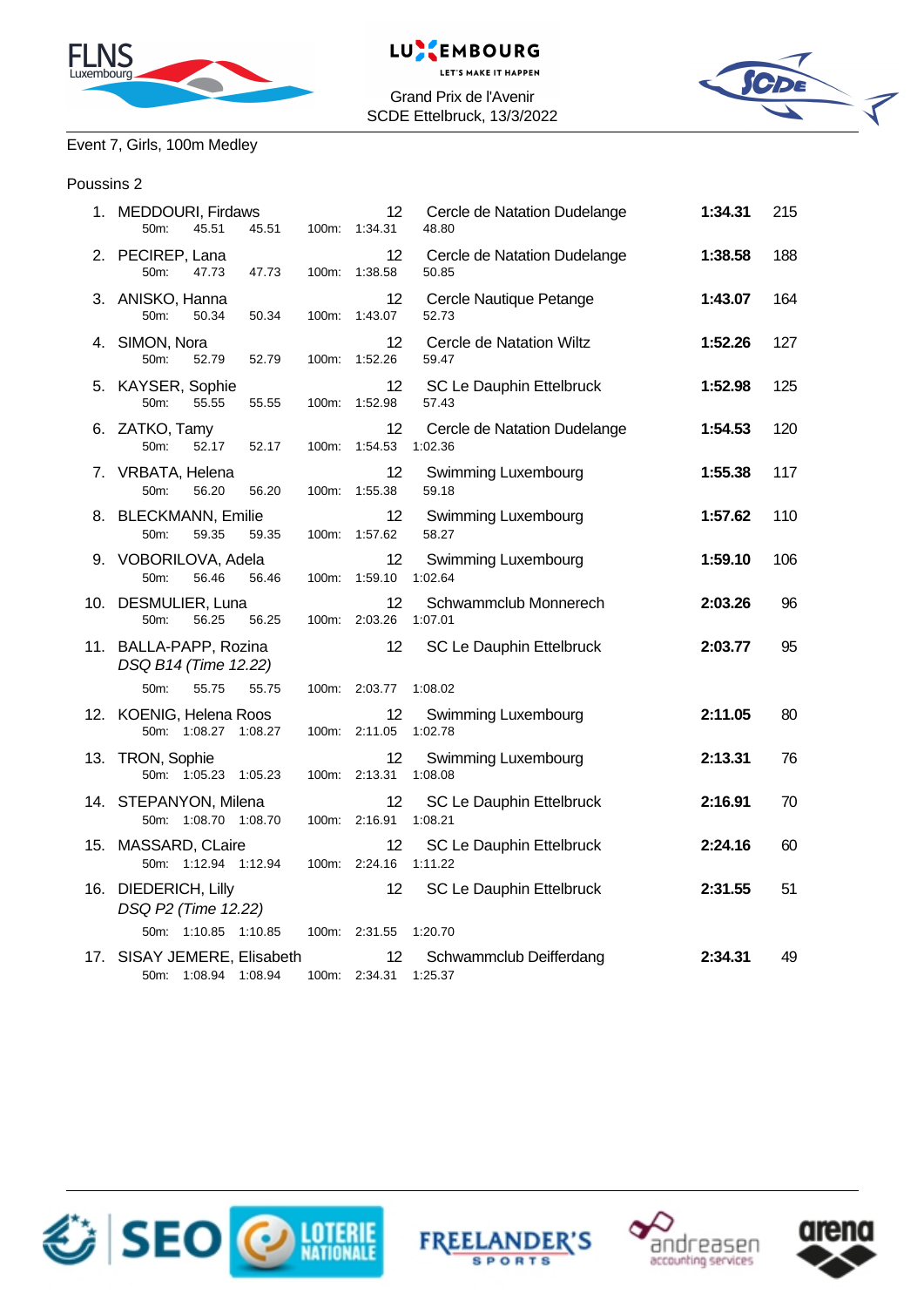

# LUXEMBOURG

**LET'S MAKE IT HAPPEN** 



| Event 8           | 13/03/2022 - 11:40                                      |                                            | Boys, 100m Medley                     |         | 10 - 11 years<br>Results |
|-------------------|---------------------------------------------------------|--------------------------------------------|---------------------------------------|---------|--------------------------|
| Points: FINA 2021 |                                                         |                                            |                                       |         |                          |
| Rank              |                                                         | YB                                         |                                       | Time    | Pts                      |
| Poussins 1        |                                                         |                                            |                                       |         |                          |
|                   | 1. KAMPE, Lucas<br>50m:<br>43.02<br>43.02               | 12 <sup>°</sup><br>100m: 1:33.31           | <b>Swimming Luxembourg</b><br>50.29   | 1:33.31 | 147                      |
|                   | 2. BOERSMA, Anton<br>50m:<br>47.15<br>47.15             | 12<br>100m: 1:35.84                        | Swimming Luxembourg<br>48.69          | 1:35.84 | 135                      |
|                   | 3. PILAGATTI, Yanis<br>50m:<br>47.93<br>47.93           | 12<br>100m: 1:39.80                        | Swimming Luxembourg<br>51.87          | 1:39.80 | 120                      |
|                   | 4. FERNANDES DIAS, Joao<br>50m:<br>50.14<br>50.14       | 12 <sup>°</sup><br>100m: 1:44.48           | Cercle de Natation Dudelange<br>54.34 | 1:44.48 | 104                      |
|                   | 5. BERVAS-SCHUMACHER, Olivier<br>50.18<br>50m:<br>50.18 | 12<br>100m: 1:45.89                        | SC Le Dauphin Ettelbruck<br>55.71     | 1:45.89 | 100                      |
|                   | 6. MAGOUM, Lorenzo<br>50m:<br>50.86<br>50.86            | 12 <sup>°</sup><br>100m: 1:46.54           | Cercle de Natation Dudelange<br>55.68 | 1:46.54 | 98                       |
|                   | 7. FABER SZOMBATHY, Philippe<br>49.26<br>50m:<br>49.26  | 12<br>100m: 1:46.75                        | <b>Swimming Luxembourg</b><br>57.49   | 1:46.75 | 98                       |
|                   | 8. WEBER, Kazuki<br>50m:<br>45.63<br>45.63              | 12<br>100m: 1:48.95                        | Swimming Luxembourg<br>1:03.32        | 1:48.95 | 92                       |
|                   | 9. PLETSCHETTE, Hugo<br>50m:<br>51.94<br>51.94          | 12 <sup>°</sup><br>100m: 1:48.96           | SC Le Dauphin Ettelbruck<br>57.02     | 1:48.96 | 92                       |
|                   | 10. BECKER, Yanick<br>50m:<br>52.80<br>52.80            | 12 <sup>°</sup><br>100m: 1:49.21           | Schwammclub Monnerech<br>56.41        | 1:49.21 | 91                       |
|                   | 11. BRAUN, Mattis<br>50m:<br>55.28<br>55.28             | 12<br>100m: 1:59.73                        | SC Le Dauphin Ettelbruck<br>1:04.45   | 1:59.73 | 69                       |
|                   | 12. IANNUCCELLI VIEUX, Ettore<br>50m:<br>58.83<br>58.83 | 12<br>100m: 2:03.42 1:04.59                | Swimming Luxembourg                   | 2:03.42 | 63                       |
|                   | 13. REMICHE, Paul<br>50m:<br>59.51<br>59.51             | 12<br>100m: 2:05.24 1:05.73                | SC Le Dauphin Ettelbruck              | 2:05.24 | 60                       |
|                   | 14. BERNEKE, Pius<br>50m: 1:05.46 1:05.46               | 100m: 2:14.58 1:09.12                      | 12 Swimming Luxembourg                | 2:14.58 | 49                       |
|                   | 15. GUO, Baoxuan<br>50m: 1:05.27 1:05.27                | 12<br>100m: 2:16.74                        | Swimming Luxembourg<br>1:11.47        | 2:16.74 | 46                       |
|                   | 16. MARTORANA, Kevin-Leon<br>50m: 1:08.05 1:08.05       | $12 \overline{ }$<br>100m: 2:22.43 1:14.38 | SC Le Dauphin Ettelbruck              | 2:22.43 | 41                       |
|                   | 17. DUROVIC, Alim<br>50m: 1:07.35 1:07.35               | 12<br>100m: 2:27.25 1:19.90                | Schwammclub Deifferdang               | 2:27.25 | 37                       |
|                   | DNS FIORUCCI, Massimo                                   | 12                                         | Cercle de Natation Dudelange          |         |                          |







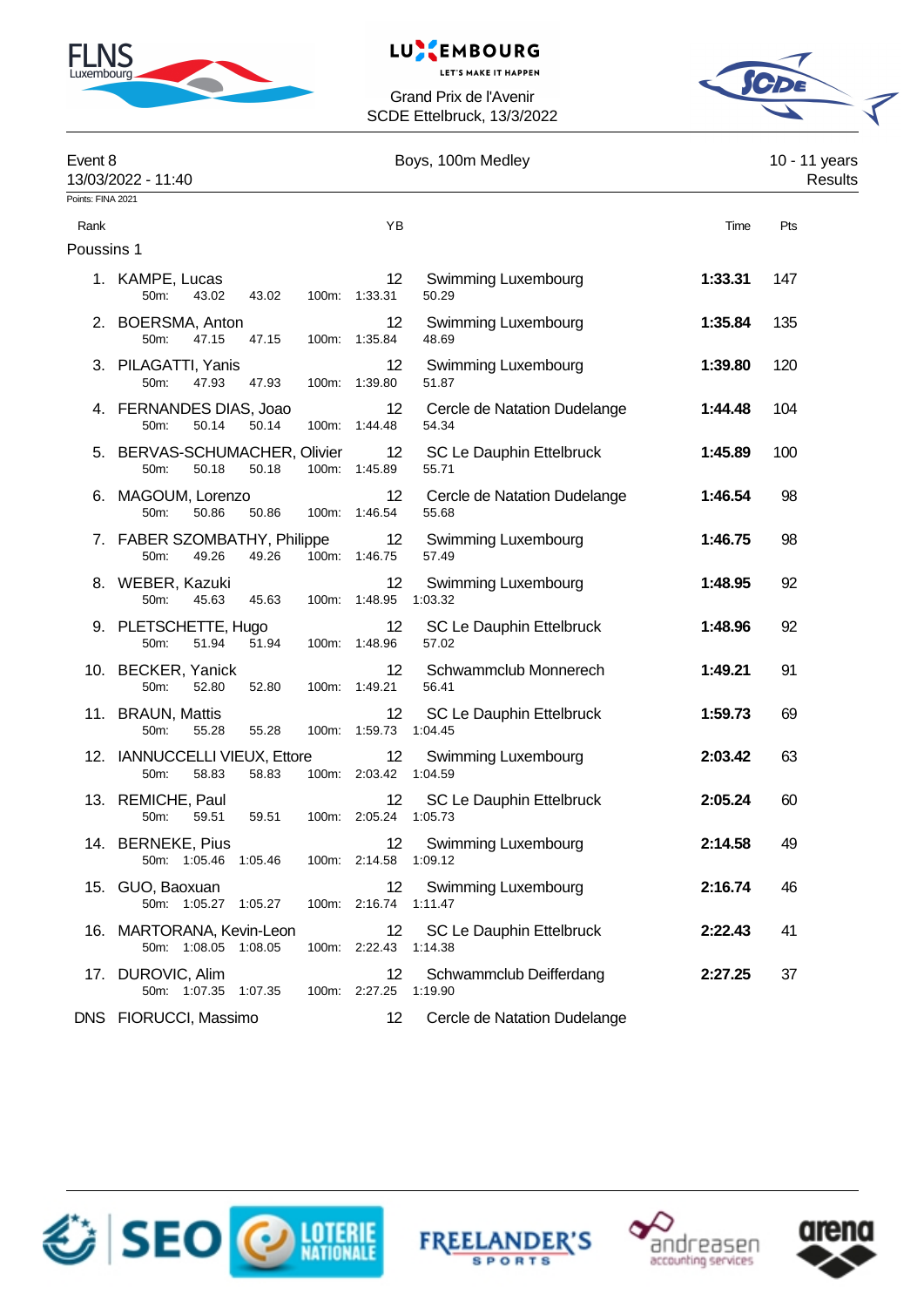



Grand Prix de l'Avenir SCDE Ettelbruck, 13/3/2022



# Event 8, Boys, 100m Medley

### Poussins 2

|                          | 1. DONDELINGER, Gregory<br>50m:<br>39.81<br>39.81                                | 11<br>100m: 1:24.89  | Swimming Luxembourg<br>45.08                                                                        | 1:24.89 | 195 |
|--------------------------|----------------------------------------------------------------------------------|----------------------|-----------------------------------------------------------------------------------------------------|---------|-----|
|                          | 2. WESTER, Liam<br>50m: 42.47 42.47                                              | 11<br>100m: 1:36.79  | Cercle de Natation Dudelange<br>54.32                                                               | 1:36.79 | 131 |
|                          | 3. VAN BURIK, Raphael<br>44.77<br>44.77<br>$50m$ :                               | 11<br>100m: 1:40.47  | <b>Swimming Luxembourg</b><br>55.70                                                                 | 1:40.47 | 118 |
|                          | 4. SIMAO NOGUEIRA, Francisco<br>DSQ G2 (Time 12.25)                              | 11                   | Schwammclub Deifferdang                                                                             | 1:40.65 | 117 |
|                          | 50m:<br>40.25<br>40.25                                                           | 100m: 1:40.65        | 1:00.40                                                                                             |         |     |
|                          | 5. MISGAULT, Raphael<br>50m:<br>48.41<br>48.41                                   | 11<br>100m: 1:42.10  | <b>Swimming Luxembourg</b><br>53.69                                                                 | 1:42.10 | 112 |
|                          | 6. HUBERTY, Nick<br>50m:<br>49.10<br>49.10                                       | 11<br>100m: 1:43.08  | <b>Swimming Luxembourg</b><br>53.98                                                                 | 1:43.08 | 109 |
|                          | 7. TEIXEIRA, Ruben Paulo<br>50m:<br>53.02<br>53.02                               | 11<br>100m: 1:49.60  | Cercle de Natation Dudelange<br>56.58                                                               | 1:49.60 | 90  |
|                          | 8. CAMPIONE, Leonardo<br>52.87<br>52.87<br>$50m$ :                               | 11<br>100m: 1:50.67  | Schwammclub Deifferdang<br>57.80                                                                    | 1:50.67 | 88  |
|                          | 9. KARANOVIC, Gordan<br>52.68<br>52.68<br>50 <sub>m</sub> :                      | 11<br>100m: 1:52.04  | Cercle de Natation Dudelange<br>59.36                                                               | 1:52.04 | 85  |
|                          | KIEFFER GABBANA, Maximilien 11<br>DSQ M2 (Time 12.26)                            |                      | <b>Swimming Luxembourg</b>                                                                          | 1:52.04 | 85  |
|                          | 50m:<br>47.90<br>47.90                                                           | 100m: 1:52.04        | 1:04.14                                                                                             |         |     |
|                          | 11. DE CRESCENZO, Lucas<br>50m:<br>57.14<br>57.14                                | 11<br>100m: 1:52.63  | SC Le Dauphin Ettelbruck<br>55.49                                                                   | 1:52.63 | 83  |
|                          | 12. HILBERT, Charles<br>50m:<br>56.38<br>56.38                                   | 11<br>100m: 1:53.88  | SC Le Dauphin Ettelbruck<br>57.50                                                                   | 1:53.88 | 81  |
|                          | 13. CHAOUI, Kyle<br>50m:<br>59.68<br>59.68                                       | 11<br>100m: 2:00.57  | Lux Sharks 16<br>1:00.89                                                                            | 2:00.57 | 68  |
|                          | 14. COMTE, Augustin<br>50m: 1:00.33 1:00.33                                      | 11<br>100m: 2:01.38  | Swimming Luxembourg<br>1:01.05                                                                      | 2:01.38 | 66  |
|                          | 15. STANEVICIUS, Tomas<br>DSQ M2 (Time 12.23)                                    | 11                   | <b>Swimming Luxembourg</b>                                                                          | 2:09.80 | 54  |
|                          | 50m:<br>54.56<br>54.56                                                           | 100m: 2:09.80        | 1:15.24                                                                                             |         |     |
|                          | 16. MELOUANE AMAHZOUNE, Ishaq<br>DSQ M2 (Time 12.23)                             | 11                   | Cercle de Natation Wiltz                                                                            | 2:13.84 | 49  |
|                          | 50m: 1:03.88<br>1:03.88                                                          | 100m: 2:13.84        | 1:09.96                                                                                             |         |     |
| 17.                      | CISZEK, Stefan<br>50m: 1:15.38<br>1:15.38                                        | 11<br>100m: 2:28.48  | <b>SC Le Dauphin Ettelbruck</b><br>1:13.10                                                          | 2:28.48 | 36  |
| <b>DNS</b><br><b>DNS</b> | DNS KOEV, Krassen<br>ALASADI, Joud<br>BRANGIER, Jean-Michel<br>WDR VISSER, Felix | 11<br>11<br>11<br>11 | Schwammclub Monnerech<br>Schwammclub Deifferdang<br>Swimming Luxembourg<br>SC Le Dauphin Ettelbruck |         |     |







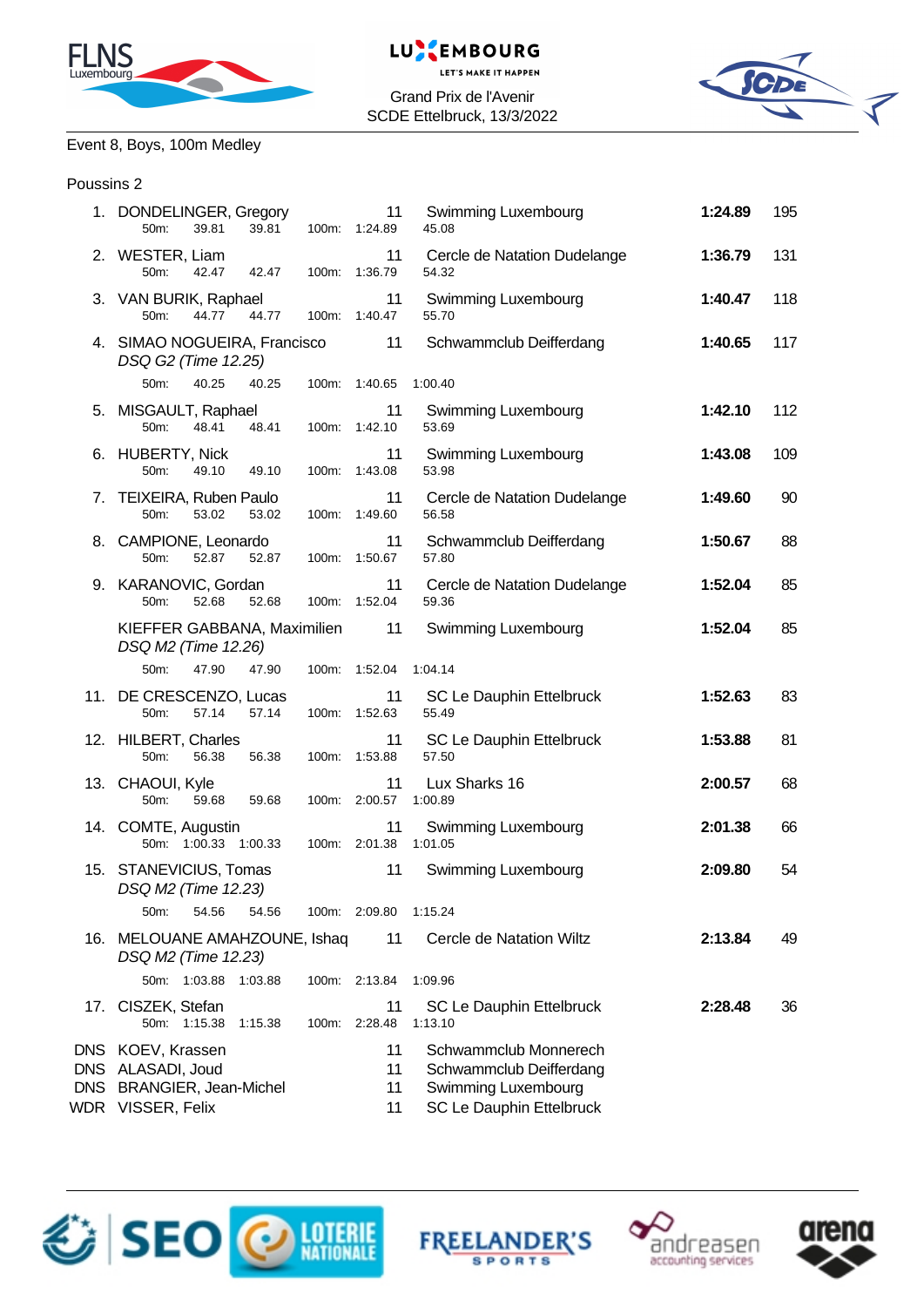





| Event 9<br>13/03/2022 - 12:12 |                                                                                                                                                                     |          |         | Mixed, 4 x 50m Freestyle | Open<br>Results                                                                 |          |                               |                       |
|-------------------------------|---------------------------------------------------------------------------------------------------------------------------------------------------------------------|----------|---------|--------------------------|---------------------------------------------------------------------------------|----------|-------------------------------|-----------------------|
| Points: FINA 2021             |                                                                                                                                                                     |          |         |                          |                                                                                 |          |                               |                       |
| Rank                          |                                                                                                                                                                     |          |         |                          |                                                                                 |          | Time                          | Pts                   |
| 1.                            | Cercle de Natation Dudelange 1<br><b>WESTER, Liam</b><br>TEIXEIRA, Ruben Paulo                                                                                      | 11<br>11 | $+0,55$ | 38.66<br>43.66           | Cercle de Natation Dudelange<br>MEDDOURI, Firdaws<br>PECIREP, Lana              | 12<br>12 | 2:38.30<br>$+0.46$            | 171<br>36.93<br>39.05 |
|                               | 2. Swimming Luxembourg 1<br><b>BLECKMANN, Emilie</b><br>BOERSMA, Anton                                                                                              | 12<br>12 |         | 44.99<br>37.28           | Swimming Luxembourg<br>VRBATA, Helena<br>DONDELINGER, Gregory                   | 12<br>11 | 2:41.69<br>$+0,11$<br>$+0,43$ | 160<br>46.14<br>33.28 |
|                               | 3. Swimming Luxembourg 2<br>KIEFFER GABBANA, Maximilien<br>YEREMENKO, Charlotte                                                                                     | 11<br>13 | $+0,74$ | 38.25<br>46.77           | Swimming Luxembourg<br>VOBORILOVA, Adela<br>KAMPE, Lucas                        | 12<br>12 | 2:47.54<br>$+0,39$            | 144<br>45.82<br>36.70 |
|                               | 4. SC Le Dauphin Ettelbruck 1<br>PLETSCHETTE, Hugo<br>BALLA-PAPP, Rozina                                                                                            | 12<br>12 |         | 43.06<br>43.54           | <b>SC Le Dauphin Ettelbruck</b><br>BERVAS-SCHUMACHER, Olivier<br>KAYSER, Sophie | 12<br>12 | 2:48.27                       | 142<br>40.62<br>41.05 |
| 5.                            | Swimming Luxembourg 3<br>MISGAULT, Raphael<br>TRON, Sophie                                                                                                          | 11<br>12 |         | 37.87<br>53.65           | Swimming Luxembourg<br>KOENIG, Helena Roos<br>PILAGATTI, Yanis                  | 12<br>12 | 3:05.96                       | 105<br>54.43<br>40.01 |
| 6.                            | Schwammclub Déifferdang 1<br>CAMPIONE. Leonardo<br>SISAY JEMERE, Elisabeth                                                                                          | 11<br>12 | $+0.72$ | 43.64<br>1:03.08         | Schwammclub Deifferdang<br>ACCOH. Paxcaeli<br>SIMAO NOGUEIRA, Francisco         | 13<br>11 | 3:06.27<br>$+0,28$            | 105<br>45.04<br>34.51 |
|                               | 7. SC Le Dauphin Ettelbruck 2<br>DE CRESCENZO, Lucas<br>STEPANYON, Milena                                                                                           | 11<br>12 |         | 42.63<br>50.42           | SC Le Dauphin Ettelbruck<br>PETERS, Lenie<br>REMICHE, Paul                      | 13<br>12 | 3:15.23                       | 91<br>56.71<br>45.47  |
| <b>DSQ</b>                    | SC Le Dauphin Ettelbruck 3<br>G2 - Starting before the starting signal (SW 4.4) (Time: 12:35)<br>BRAUN, Mattis, DIEDERICH, Lilly, MASSARD, CLaire, HILBERT, Charles |          |         |                          | <b>SC Le Dauphin Ettelbruck</b>                                                 |          |                               |                       |

| Event 10           |                             | Girls, 50m Butterfly | 11 - 12 years            |         |                |
|--------------------|-----------------------------|----------------------|--------------------------|---------|----------------|
| 13/03/2022 - 14:30 |                             |                      |                          |         | <b>Results</b> |
| Points: FINA 2021  |                             |                      |                          |         |                |
| Rank               |                             | YB                   |                          | Time    | Pts            |
| Pupilles 1         |                             |                      |                          |         |                |
|                    | MULLER, Liz                 | 11                   | Swimming Luxembourg      | 42.46   | 189            |
| 2.                 | <b>TOUNSI, Norah May</b>    | 11                   | Swimming Luxembourg      | 55.07   | 86             |
| 3.                 | DELVERT, Salome             | 11                   | Swimming Luxembourg      | 55.54   | 84             |
| 4.                 | <b>KERSCHEN, Emma</b>       | 11                   | SC Le Dauphin Ettelbruck | 55.83   | 83             |
| 5.                 | MEES, Mijntje               | 11                   | Swimming Luxembourg      | 58.59   | 72             |
| 6.                 | <b>KUNEN, Greta</b>         | 11                   | Swimming Luxembourg      | 1:11.34 | 39             |
| Pupilles 2         |                             |                      |                          |         |                |
| 1.                 | LEONARD, Leni               | 10                   | Swimming Luxembourg      | 37.99   | 264            |
| 2.                 | YEREMENKO, Anna             | 10                   | Swimming Luxembourg      | 39.88   | 228            |
| 3.                 | PEIFFER TROJANOWSKI, Louisa | 10                   | Swimming Luxembourg      | 46.84   | 141            |
| 4.                 | <b>ERNENS, Automne</b>      | 10                   | Schwammclub Deifferdang  | 49.99   | 115            |
| 5.                 | FEDOSEEVA, Anna             | 10                   | Swimming Luxembourg      | 1:01.69 | 61             |
| <b>DNS</b>         | CHIAIA, Vita                | 10                   | Schwammclub Monnerech    |         |                |
|                    | WDR WIEBER, Josephine       | 10                   | Swimming Luxembourg      |         |                |







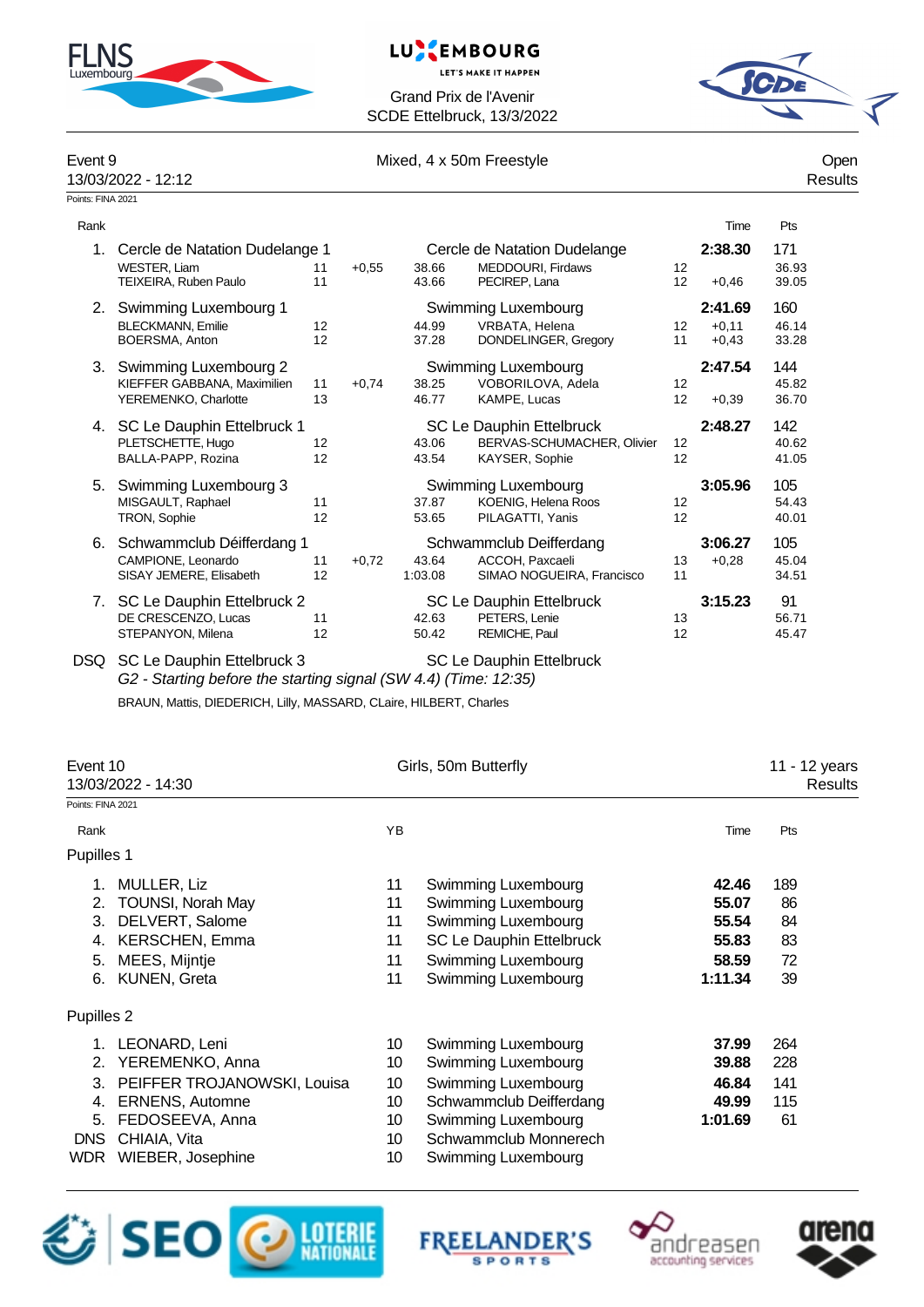| <b>FLNS</b> |  |
|-------------|--|
|             |  |

# LUXEMBOURG

**LET'S MAKE IT HAPPEN** 



| Event 11<br>13/03/2022 - 14:35 |                                          | Boys, 50m Butterfly | 12 - 13 years<br><b>Results</b>            |                |                                 |
|--------------------------------|------------------------------------------|---------------------|--------------------------------------------|----------------|---------------------------------|
| Points: FINA 2021              |                                          |                     |                                            |                |                                 |
| Rank                           |                                          | YB                  |                                            | Time           | Pts                             |
| Pupilles 1                     |                                          |                     |                                            |                |                                 |
|                                | 1. CARNEIRO, Vasco                       | 10                  | Swimming Luxembourg                        | 34.54          | 249                             |
|                                | 2. WIEBER, Edouard                       | 10                  | Swimming Luxembourg                        | 44.74          | 114                             |
|                                | 3. AMMARI, Emine                         | 10                  | Schwammclub Deifferdang                    | 45.12          | 112                             |
| 4.                             | DE SAEDELEER, Gabriel                    | 10                  | <b>Swimming Luxembourg</b>                 | 51.85          | 73                              |
|                                | 5. HUCKLE, George<br>DSQ P5 (Time 14.45) | 10                  | Lux Sharks 16                              | 57.37          | 54                              |
| Pupilles 2                     |                                          |                     |                                            |                |                                 |
|                                | 1. VALENTINI, Stefano                    | 09                  | Schwammclub Monnerech                      | 32.44          | 301                             |
| 2.                             | THILL, Hugo                              | 09                  | Schwammclub Deifferdang                    | 34.47          | 251                             |
| 3.                             | OESCH, Noah                              | 09                  | Schwammclub Monnerech                      | 34.89          | 242                             |
|                                | 4. REINESCH, Inaki                       | 09                  | Schwammclub Deifferdang                    | 35.77          | 224                             |
| 5.                             | BRANGIER, Jean-Remi                      | 09                  | Swimming Luxembourg                        | 37.35          | 197                             |
|                                | 6. FABER, Max                            | 09                  | Schwammclub Monnerech                      | 40.02          | 160                             |
|                                | 7. BARANCZYK, Leon                       | 09                  | Swimming Luxembourg                        | 41.09          | 148                             |
|                                | 8. SAOUDAOUI, Akram                      | 09                  | Cercle Nautique Petange                    | 41.98          | 139                             |
|                                | 9. LAFORGIA, Pietro                      | 09                  | SC Le Dauphin Ettelbruck                   | 42.94          | 129                             |
|                                | WDR NIKOLOV, Alexandre                   | 09                  | <b>Barracuda Esch Natation</b>             |                |                                 |
| Event 12                       | 13/03/2022 - 14:40                       |                     | Girls, 50m Backstroke                      |                | 11 - 12 years<br><b>Results</b> |
| Points: FINA 2021              |                                          |                     |                                            |                |                                 |
| Rank                           |                                          | YB                  |                                            | Time           | Pts                             |
| Pupilles 1                     |                                          |                     |                                            |                |                                 |
|                                | 1. RESL, Dana                            | 11                  | Cercle de Natation Dudelange               | 36.69          | 339                             |
| 2.                             | REIZER, Ines                             | 11                  | Swimming Luxembourg                        | 42.79          | 214                             |
| 3.                             | ELSEN, Lea                               | 11                  | <b>SC Le Dauphin Ettelbruck</b>            | 44.57          | 189                             |
|                                | 4. KIRCH, Emma                           | 11                  | Schwammclub Monnerech                      | 45.31          | 180                             |
| 5.                             | GRILO MACHADO, Diana                     | 11                  | Cercle de Natation Dudelange               | 46.91          | 162                             |
| 6.                             | JACOBOWITZ, Romie                        | 11                  | Swimming Luxembourg                        | 48.56          | 146                             |
|                                | 7. LUETZEN, Alexya                       | 11                  | SC Le Dauphin Ettelbruck                   | 50.04          | 133                             |
| 8.<br>9.                       | DELVERT, Salome<br><b>KUNEN, Greta</b>   | 11<br>11            | Swimming Luxembourg<br>Swimming Luxembourg | 50.24<br>50.40 | 132<br>131                      |
|                                | <b>CHATAIGNIER, Chloe</b>                |                     | Swimming Luxembourg                        |                |                                 |
| 10.                            | 11. MEES, Mijntje                        | 11<br>11            | Swimming Luxembourg                        | 50.89<br>51.08 | 127<br>125                      |
|                                | 12. RUBEN, Meili                         | 11                  | Swimming Luxembourg                        | 52.48          | 116                             |
|                                | 13. TOUNSI, Norah May                    | 11                  | Swimming Luxembourg                        | 57.81          | 86                              |
|                                | 14. GLOOR, Elena                         | 11                  | <b>Swimming Luxembourg</b>                 | 58.32          | 84                              |
|                                | DSQ D6 (Time 14.57)                      |                     |                                            |                |                                 |
|                                | 15. CARVALHO, Athenais                   | 11                  | <b>Barracuda Esch Natation</b>             | 1:01.37        | 72                              |
|                                | DSQ D9 (Time 14.49)<br>WDR SHEHATA, Maya | 11                  | Swimming Luxembourg                        |                |                                 |
|                                |                                          |                     |                                            |                |                                 |







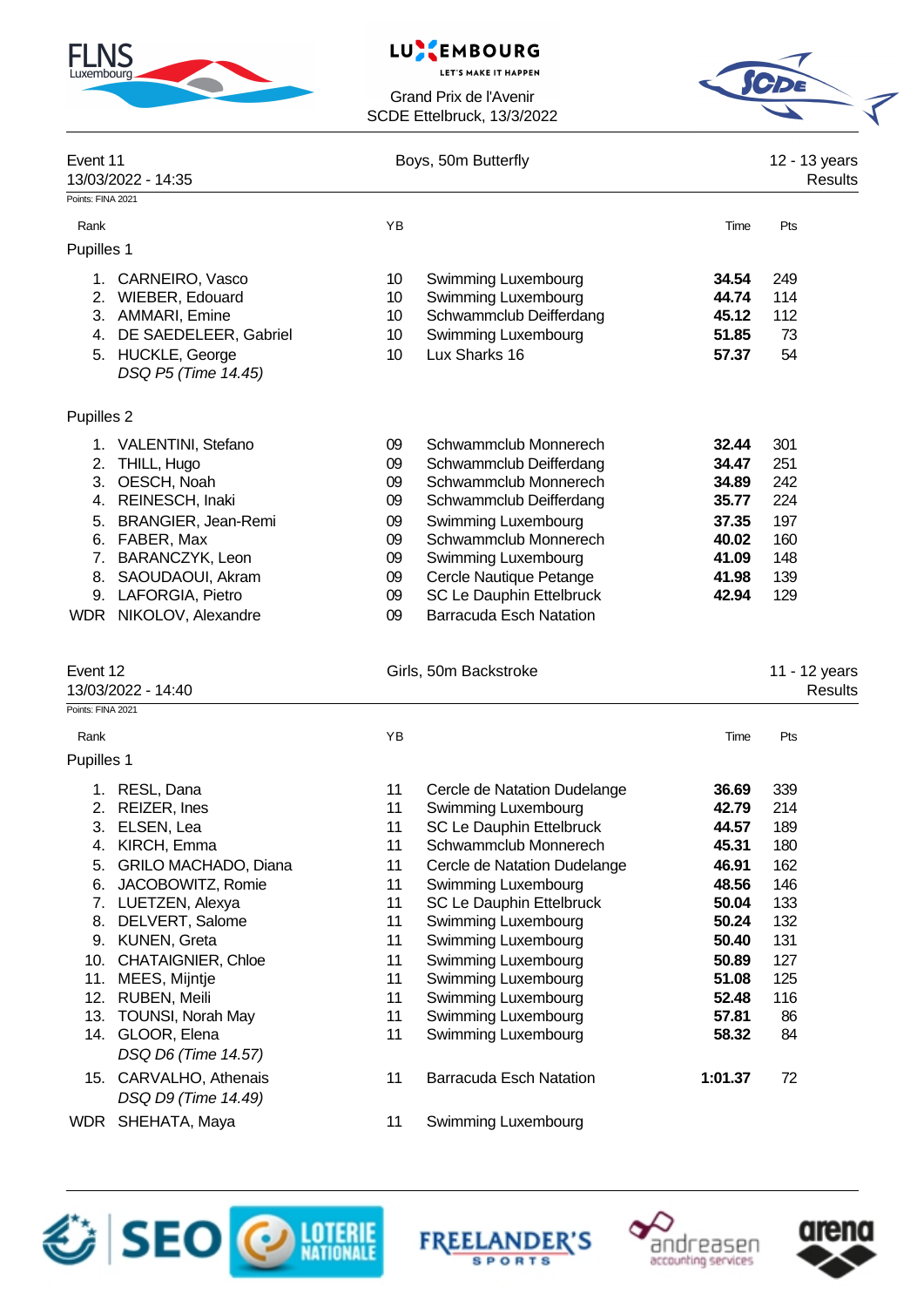





## Event 12, Girls, 50m Backstroke

### Pupilles 2

|            | PAVELEK, Mira                    | 10 | Swimming Luxembourg             | 34.94   | 393 |
|------------|----------------------------------|----|---------------------------------|---------|-----|
| 2.         | NIKITINA, Dana                   | 10 | Swimming Luxembourg             | 37.66   | 314 |
| 3.         | WINDISCH, Kristina               | 10 | Swimming Luxembourg             | 41.54   | 234 |
| 4.         | <b>ERNENS, Automne</b>           | 10 | Schwammclub Deifferdang         | 44.83   | 186 |
| 5.         | SABBOURI, Sofia                  | 10 | Swimming Luxembourg             | 45.38   | 179 |
| 6.         | ELBEDRI, Sophia                  | 10 | Swimming Luxembourg             | 47.88   | 152 |
|            | ENGMAN, Esme                     | 10 | Swimming Luxembourg             | 48.88   | 143 |
| 8.         | PEIFFER TROJANOWSKI, Louisa      | 10 | Swimming Luxembourg             | 49.51   | 138 |
| 9.         | MEHJOUBI, Yasmine                | 10 | Cercle de Natation Dudelange    | 54.17   | 105 |
| 10.        | THINNES, Liz                     | 10 | Schwammclub Monnerech           | 54.79   | 102 |
| 11.        | FEDOSEEVA, Anna                  | 10 | Swimming Luxembourg             | 1:02.41 | 69  |
| <b>DNS</b> | CHIAIA, Vita                     | 10 | Schwammclub Monnerech           |         |     |
| DNS.       | MENGHIN, Matilde Rachel          | 10 | Swimming Luxembourg             |         |     |
| WDR.       | <b>BRUCCULERI, Isabel Louise</b> | 10 | Swimming Luxembourg             |         |     |
| <b>WDR</b> | WIEBER, Josephine                | 10 | Swimming Luxembourg             |         |     |
|            | WDR PESCH, Zoe                   | 10 | <b>SC Le Dauphin Ettelbruck</b> |         |     |

| Event 13           | Boys, 50m Backstroke | 12 - 13 years |
|--------------------|----------------------|---------------|
| 13/03/2022 - 14:52 |                      | Results       |
| Points: FINA 2021  |                      |               |
|                    |                      |               |

#### Rank **Rank Time Pts Proposed and Proposed Area** Time Pts and Proposed and Proposed and Proposed and Proposed and Proposed and Proposed and Proposed and Proposed and Proposed and Proposed and Proposed and Proposed and Pro

## $\overline{P}$

| Pupilles 1 |                            |                 |                              |       |     |  |
|------------|----------------------------|-----------------|------------------------------|-------|-----|--|
| 1.         | SCHEECK, Lennox            | 10 <sup>°</sup> | Cercle Nautique Petange      | 37.83 | 202 |  |
| 2.         | <b>KEANE, Niels</b>        | 10              | Swimming Luxembourg          | 39.43 | 178 |  |
| 3.         | <b>WIRION, Tunn</b>        | 10              | Cercle de Natation Dudelange | 41.43 | 154 |  |
| 4.         | BENTO, Rodrigo             | 10              | Swimming Luxembourg          | 42.44 | 143 |  |
| 5.         | SASSI, Yanis               | 10              | Cercle de Natation Dudelange | 42.77 | 140 |  |
| 6.         | <b>BLECKMANN, Antoine</b>  | 10              | Swimming Luxembourg          | 43.51 | 133 |  |
|            | 7. AMMARI, Emine           | 10 <sub>1</sub> | Schwammclub Deifferdang      | 44.27 | 126 |  |
| 8.         | <b>WIEBER, Edouard</b>     | 10              | Swimming Luxembourg          | 46.13 | 111 |  |
| 9.         | MALLOUK, Sasha             | 10              | Swimming Luxembourg          | 47.19 | 104 |  |
|            | 10. SHCHERBAKOV, Simon     | 10              | Swimming Luxembourg          | 47.55 | 102 |  |
| 11.        | DECOBER, Leo               | 10              | Swimming Luxembourg          | 48.91 | 93  |  |
| 12.        | <b>KROMBACH, Cyril</b>     | 10              | Swimming Luxembourg          | 49.53 | 90  |  |
| 13.        | JINGA, Petru               | 10              | Schwammclub Deifferdang      | 49.56 | 90  |  |
|            | 14. BERGERT, Luca          | 10 <sup>°</sup> | SC Le Dauphin Ettelbruck     | 50.89 | 83  |  |
|            | 15. LABBE, Antoine         | 10              | Swimming Luxembourg          | 52.96 | 73  |  |
|            | 16. RICHETTA, Alexander    | 10              | Swimming Luxembourg          | 54.72 | 66  |  |
|            | 17. TURKOVIC, Ajlan        | 10              | Cercle de Natation Wiltz     | 54.74 | 66  |  |
| 18.        | <b>BOUCHAKRI, Rassim</b>   | 10              | SC Le Dauphin Ettelbruck     | 59.51 | 52  |  |
|            | WDR CHATAIGNIER, Paul      | 10              | Swimming Luxembourg          |       |     |  |
| Pupilles 2 |                            |                 |                              |       |     |  |
|            | 1. VALENTINI, Stefano      | 09              | Schwammclub Monnerech        | 33.51 | 291 |  |
| 2.         | KIDD, Alexander            | 09              | Swimming Luxembourg          | 34.68 | 263 |  |
| 3.         | REINESCH, Inaki            | 09              | Schwammclub Deifferdang      | 36.98 | 216 |  |
|            | 4. FABER, Max              | 09              | Schwammclub Monnerech        | 38.11 | 198 |  |
|            | 5. RUIZ AGUILAR, Francisco | 09              | Schwammclub Monnerech        | 38.62 | 190 |  |
|            |                            |                 |                              |       |     |  |





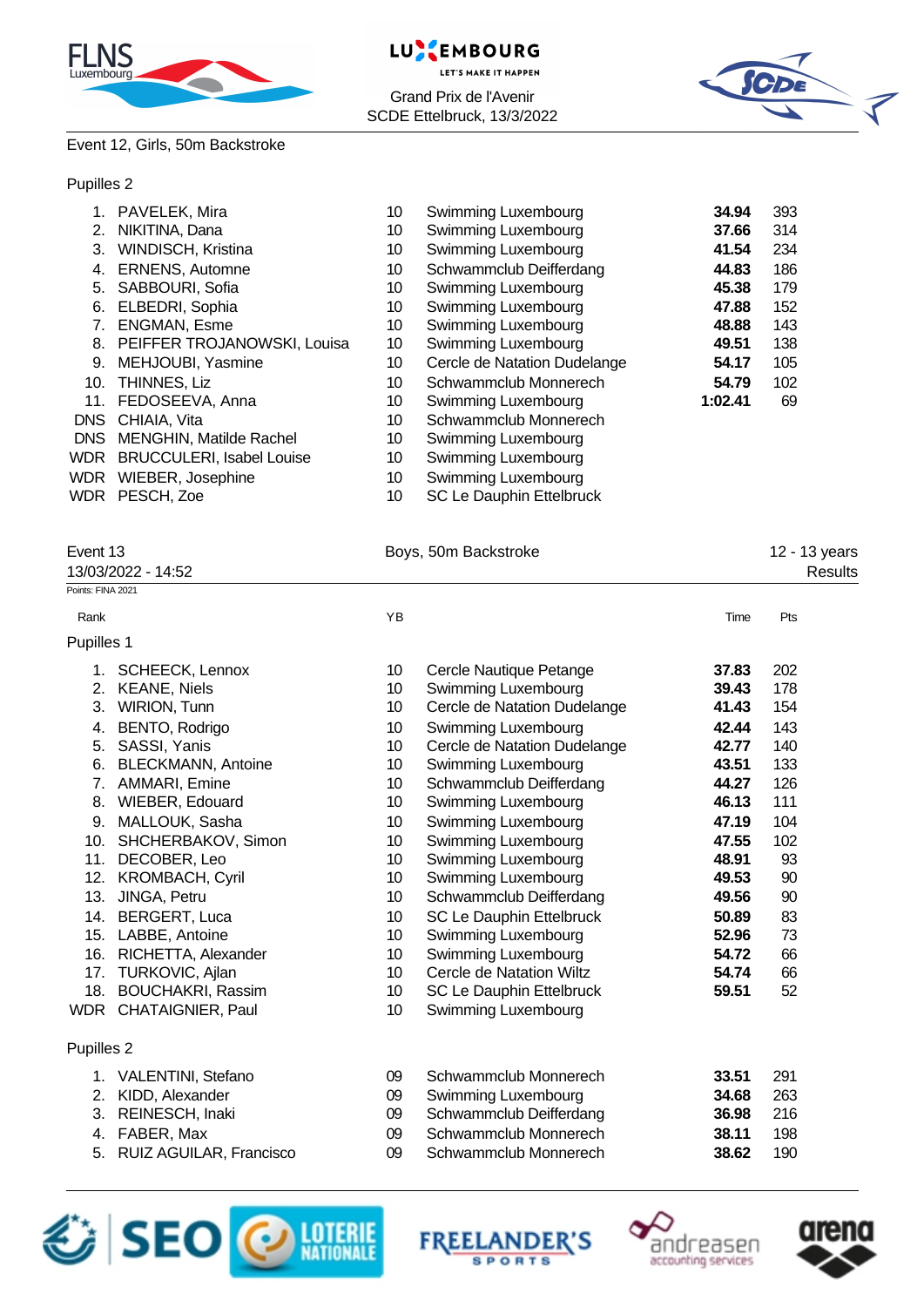





|  |  | Event 13, Boys, 50m Backstroke, Pupilles 2 |  |  |
|--|--|--------------------------------------------|--|--|
|  |  |                                            |  |  |

| Rank |                        | ΥB |                         | Time  | Pts |
|------|------------------------|----|-------------------------|-------|-----|
|      | 6. LONG, Johnny        | 09 | Lux Sharks 16           | 42.61 | 141 |
|      | 7. ZAUSA, Giulio       | 09 | Lux Sharks 16           | 42.90 | 138 |
|      | 8. SAOUDAOUI, Akram    | 09 | Cercle Nautique Petange | 44.24 | 126 |
|      | DNS ALASADI, Zaid      | 09 | Schwammclub Deifferdang |       |     |
|      | WDR NIKOLOV, Alexandre | 09 | Barracuda Esch Natation |       |     |

| Event 14          | 13/03/2022 - 15:12                           |       |       |                     | Girls, 100m Breaststroke              |         | 11 - 12 years<br>Results |  |
|-------------------|----------------------------------------------|-------|-------|---------------------|---------------------------------------|---------|--------------------------|--|
| Points: FINA 2021 |                                              |       |       |                     |                                       |         |                          |  |
| Rank              |                                              |       |       | YB                  |                                       | Time    | Pts                      |  |
| Pupilles 1        |                                              |       |       |                     |                                       |         |                          |  |
|                   | 1. RESL, Dana<br>50m:<br>45.32               | 45.32 |       | 11<br>100m: 1:36.76 | Cercle de Natation Dudelange<br>51.44 | 1:36.76 | 267                      |  |
|                   | 2. REIZER, Ines<br>50m:<br>46.21             | 46.21 | 100m: | 11<br>1:38.17       | Swimming Luxembourg<br>51.96          | 1:38.17 | 256                      |  |
|                   | 3. MULLER, Liz<br>50m:<br>50.11              | 50.11 |       | 11<br>100m: 1:44.52 | Swimming Luxembourg<br>54.41          | 1:44.52 | 212                      |  |
|                   | 4. KIRCH, Emma<br>50m:<br>51.02              | 51.02 |       | 11<br>100m: 1:48.43 | Schwammclub Monnerech<br>57.41        | 1:48.43 | 190                      |  |
| 5.                | ELSEN, Lea<br>50m:<br>52.15                  | 52.15 |       | 11<br>100m: 1:52.09 | SC Le Dauphin Ettelbruck<br>59.94     | 1:52.09 | 172                      |  |
| 6.                | <b>GRILO MACHADO, Diana</b><br>50m:<br>57.95 | 57.95 |       | 11<br>100m: 1:57.19 | Cercle de Natation Dudelange<br>59.24 | 1:57.19 | 150                      |  |
| 7.                | <b>TOUNSI, Norah May</b><br>50m:<br>56.45    | 56.45 |       | 11<br>100m: 1:58.61 | Swimming Luxembourg<br>1:02.16        | 1:58.61 | 145                      |  |
|                   | 8. MEES, Mijntje<br>50m:<br>54.74            | 54.74 |       | 11<br>100m: 1:58.89 | Swimming Luxembourg<br>1:04.15        | 1:58.89 | 144                      |  |
|                   | 9. KOROGLANOGLOU, Lenia<br>57.20<br>50m:     | 57.20 |       | 11<br>100m: 1:59.40 | Schwammclub Monnerech<br>1:02.20      | 1:59.40 | 142                      |  |
|                   | 10. JACOBOWITZ, Romie<br>50m:<br>55.68       | 55.68 |       | 11<br>100m: 1:59.99 | Swimming Luxembourg<br>1:04.31        | 1:59.99 | 140                      |  |
|                   | 11. DELVERT, Salome<br>DSQ G2 (Time 15.30)   |       |       | 11                  | Swimming Luxembourg                   | 2:01.36 | 135                      |  |
|                   | 50m:<br>52.76                                | 52.76 |       | 100m: 2:01.36       | 1:08.60                               |         |                          |  |
|                   | 12. CHATAIGNIER, Chloe<br>50m:<br>56.89      | 56.89 |       | 11<br>100m: 2:03.61 | Swimming Luxembourg<br>1:06.72        | 2:03.61 | 128                      |  |
|                   | 13. KUNEN, Greta<br>50m: 1:01.52 1:01.52     |       |       | 11<br>100m: 2:07.90 | Swimming Luxembourg<br>1:06.38        | 2:07.90 | 115                      |  |
|                   | 14. LUETZEN, Alexya<br>50m: 1:01.97 1:01.97  |       |       | 11<br>100m: 2:11.44 | SC Le Dauphin Ettelbruck<br>1:09.47   | 2:11.44 | 106                      |  |
|                   | 15. GLOOR, Elena<br>DSQ B14 (Time 15.34)     |       |       | 11                  | Swimming Luxembourg                   | 2:16.68 | 94                       |  |
|                   | 50m:<br>55.11                                | 55.11 |       | 100m: 2:16.68       | 1:21.57                               |         |                          |  |







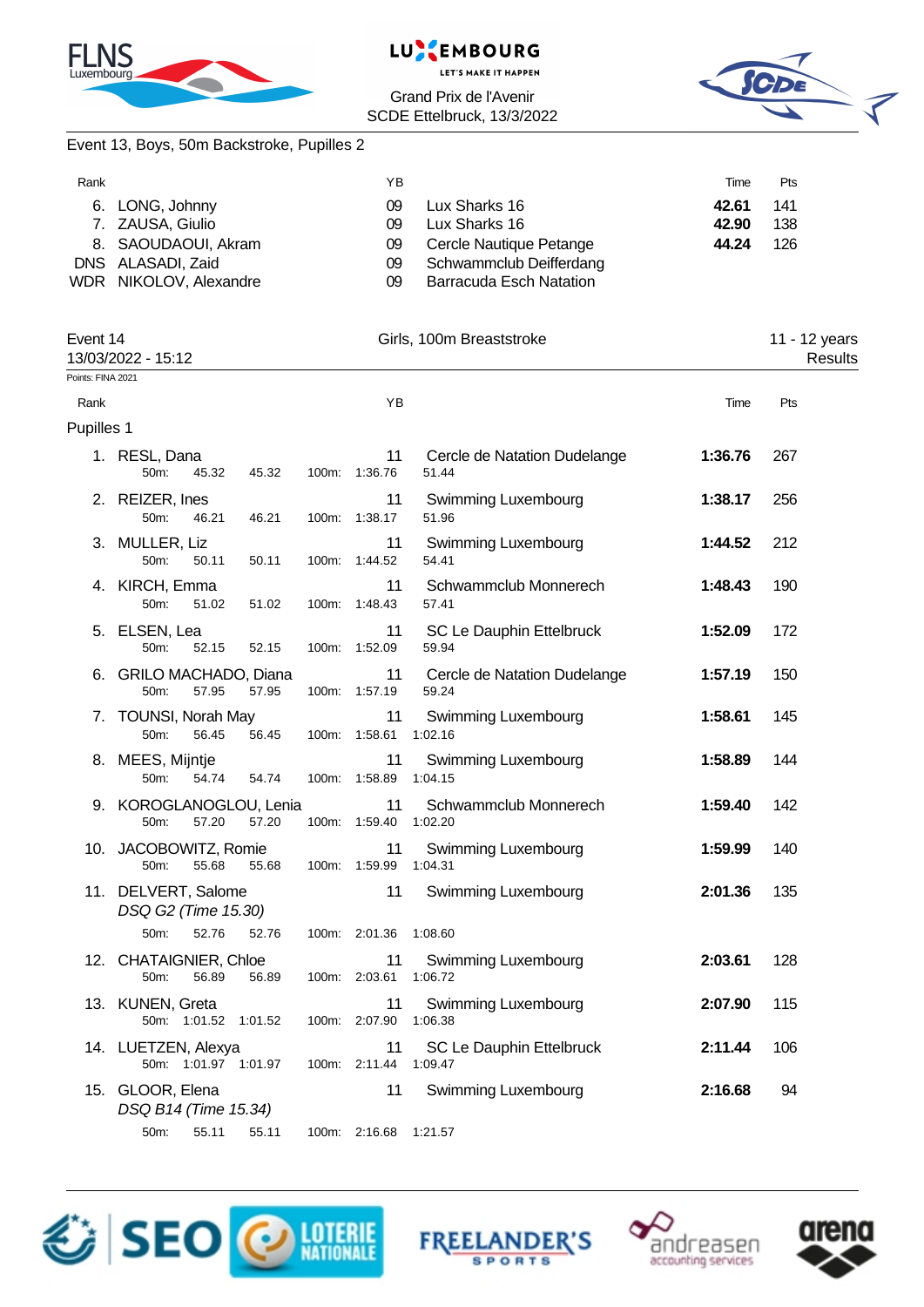





|            | Event 14, Girls, 100m Breaststroke, Pupilles 1                                                                              |       |                             |                                                                                                                        |         |     |
|------------|-----------------------------------------------------------------------------------------------------------------------------|-------|-----------------------------|------------------------------------------------------------------------------------------------------------------------|---------|-----|
| Rank       |                                                                                                                             |       | ΥB                          |                                                                                                                        | Time    | Pts |
|            | 16. RUBEN, Meili<br>DSQ B14 (Time 15.27)                                                                                    |       | 11                          | Swimming Luxembourg                                                                                                    | 2:23.24 | 82  |
|            | 50m: 1:02.44 1:02.44                                                                                                        |       | 100m: 2:23.24               | 1:20.80                                                                                                                |         |     |
|            | 17. CARVALHO, Athenais<br>50m: 1:10.51 1:10.51                                                                              |       | 11<br>100m: 2:31.83         | <b>Barracuda Esch Natation</b><br>1:21.32                                                                              | 2:31.83 | 69  |
|            | WDR SHEHATA, Maya                                                                                                           |       | 11                          | Swimming Luxembourg                                                                                                    |         |     |
| Pupilles 2 |                                                                                                                             |       |                             |                                                                                                                        |         |     |
|            | 1. YEREMENKO, Anna<br>42.76<br>42.76<br>50 <sub>m</sub> :                                                                   |       | 10<br>100m: 1:31.67         | Swimming Luxembourg<br>48.91                                                                                           | 1:31.67 | 314 |
|            | 2. LEONARD, Leni<br>50 <sub>m</sub> :<br>44.30<br>44.30                                                                     |       | 10<br>100m: 1:34.16         | Swimming Luxembourg<br>49.86                                                                                           | 1:34.16 | 290 |
|            | 3. NIKITINA, Dana<br>50m:<br>44.13<br>44.13                                                                                 |       | 10<br>100m: 1:36.19         | <b>Swimming Luxembourg</b><br>52.06                                                                                    | 1:36.19 | 272 |
|            | 4. WINDISCH, Kristina<br>50 <sub>m</sub> :<br>45.57<br>45.57                                                                |       | 10<br>100m: 1:36.21         | Swimming Luxembourg<br>50.64                                                                                           | 1:36.21 | 272 |
|            | 5. PAVELEK, Mira<br>DSQ B14 (Time 15.40)                                                                                    |       | 10                          | Swimming Luxembourg                                                                                                    | 1:42.88 | 222 |
|            | 50 <sub>m</sub> :<br>44.50<br>44.50                                                                                         |       | 100m: 1:42.88               | 58.38                                                                                                                  |         |     |
| 6.         | SABBOURI, Sofia<br>50m:<br>53.37<br>53.37                                                                                   |       | 10<br>100m: 1:54.95         | Swimming Luxembourg<br>1:01.58                                                                                         | 1:54.95 | 159 |
| 7.         | <b>ENGMAN, Esme</b><br>50m:<br>53.60<br>53.60                                                                               |       | 10<br>100m: 1:55.96         | Swimming Luxembourg<br>1:02.36                                                                                         | 1:55.96 | 155 |
|            | 8. PEIFFER TROJANOWSKI, Louisa<br>57.44<br>57.44<br>50m:                                                                    |       | 10<br>100m: 2:00.91         | <b>Swimming Luxembourg</b><br>1:03.47                                                                                  | 2:00.91 | 137 |
|            | 9. MEHJOUBI, Yasmine<br>50m:<br>59.19<br>59.19                                                                              |       | 10<br>100m: 2:02.65         | Cercle de Natation Dudelange<br>1:03.46                                                                                | 2:02.65 | 131 |
|            | 10. FEDOSEEVA, Anna<br>50 <sub>m</sub> :<br>58.83<br>58.83                                                                  |       | 10<br>100m: 2:03.52 1:04.69 | Swimming Luxembourg                                                                                                    | 2:03.52 | 128 |
|            | 11. ELBEDRI, Sophia<br>DSQ B14 (Time 15.29)                                                                                 |       | 10                          | Swimming Luxembourg                                                                                                    | 2:14.20 | 100 |
|            | 58.29<br>50m:<br>58.29                                                                                                      |       | 100m: 2:14.20               | 1:15.91                                                                                                                |         |     |
| 12.        | THINNES, Liz<br>50m: 1:03.83<br>1:03.83                                                                                     | 100m: | 10<br>2:17.74               | Schwammclub Monnerech<br>1:13.91                                                                                       | 2:17.74 | 92  |
|            | DNS CHIAIA, Vita<br>DNS MENGHIN, Matilde Rachel<br>WDR BRUCCULERI, Isabel Louise<br>WDR WIEBER, Josephine<br>WDR PESCH, Zoe |       | 10<br>10<br>10<br>10<br>10  | Schwammclub Monnerech<br>Swimming Luxembourg<br>Swimming Luxembourg<br>Swimming Luxembourg<br>SC Le Dauphin Ettelbruck |         |     |







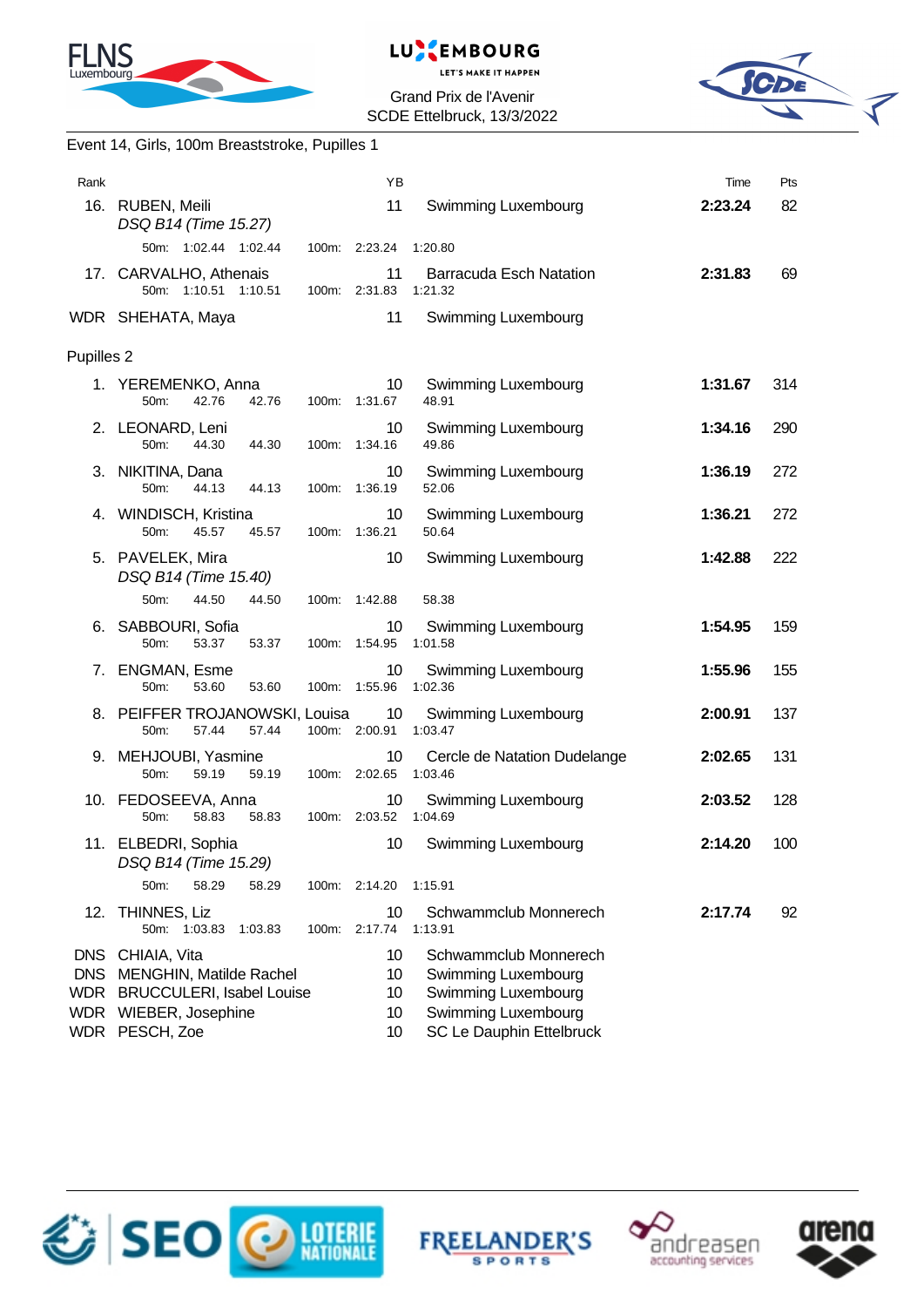

# LUXEMBOURG

**LET'S MAKE IT HAPPEN** 



| Event 15          | 13/03/2022 - 15:32                                  | Boys, 100m Breaststroke |                                          |                                       |         | 12 - 13 years<br>Results |  |
|-------------------|-----------------------------------------------------|-------------------------|------------------------------------------|---------------------------------------|---------|--------------------------|--|
| Points: FINA 2021 |                                                     |                         |                                          |                                       |         |                          |  |
| Rank              |                                                     |                         | YB                                       |                                       | Time    | Pts                      |  |
| Pupilles 1        |                                                     |                         |                                          |                                       |         |                          |  |
|                   | 1. SCHEECK, Lennox<br>40.45<br>50m:<br>40.45        |                         | 10<br>100m: 1:24.08                      | Cercle Nautique Petange<br>43.63      | 1:24.08 | 285                      |  |
|                   | 2. WIRION, Tunn<br>50m:<br>43.78<br>43.78           |                         | 10<br>100m: 1:33.06                      | Cercle de Natation Dudelange<br>49.28 | 1:33.06 | 210                      |  |
|                   | 3. CARNEIRO, Vasco<br>50m:<br>43.97<br>43.97        |                         | 10<br>100m: 1:34.80                      | Swimming Luxembourg<br>50.83          | 1:34.80 | 198                      |  |
|                   | 4. BENTO, Rodrigo<br>50m:<br>46.82<br>46.82         |                         | 10<br>100m: 1:41.01                      | Swimming Luxembourg<br>54.19          | 1:41.01 | 164                      |  |
|                   | 5. BLECKMANN, Antoine<br>50m:<br>48.52<br>48.52     |                         | 10<br>100m: 1:43.45                      | Swimming Luxembourg<br>54.93          | 1:43.45 | 153                      |  |
|                   | 6. SASSI, Yanis<br>50m:<br>48.88<br>48.88           |                         | 10<br>100m: 1:43.96                      | Cercle de Natation Dudelange<br>55.08 | 1:43.96 | 150                      |  |
|                   | 7. KEANE, Niels<br>50m:<br>51.40<br>51.40           |                         | 10<br>100m: 1:48.89                      | Swimming Luxembourg<br>57.49          | 1:48.89 | 131                      |  |
|                   | 8. SHCHERBAKOV, Simon<br>DSQ B14 (Time 15.56)       |                         | 10                                       | Swimming Luxembourg                   | 1:52.90 | 117                      |  |
|                   | 50m:<br>49.47<br>49.47                              |                         | 100m: 1:52.90 1:03.43                    |                                       |         |                          |  |
|                   | 9. WIEBER, Edouard<br>50m:<br>53.79<br>53.79        |                         | 10<br>100m: 1:54.45 1:00.66              | Swimming Luxembourg                   | 1:54.45 | 113                      |  |
|                   | 10. MALLOUK, Sasha<br>57.04<br>50m:<br>57.04        |                         | 10<br>100m: 2:01.85 1:04.81              | Swimming Luxembourg                   | 2:01.85 | 93                       |  |
|                   | 11. DE SAEDELEER, Gabriel<br>50m:<br>57.86<br>57.86 |                         | 10<br>100m: 2:02.97 1:05.11              | Swimming Luxembourg                   | 2:02.97 | 91                       |  |
|                   | 12. BERGERT, Luca<br>58.32<br>50m:<br>58.32         |                         | 10<br>100m: 2:03.73 1:05.41              | SC Le Dauphin Ettelbruck              | 2:03.73 | 89                       |  |
|                   | 13. RICHETTA, Alexander<br>50m: 58.08 58.08         |                         | 10 <sup>°</sup><br>100m: 2:07.49 1:09.41 | <b>Swimming Luxembourg</b>            | 2:07.49 | 81                       |  |
|                   | 14. DECOBER, Leo<br>50m: 1:00.97 1:00.97            |                         | 10<br>100m: 2:07.80 1:06.83              | Swimming Luxembourg                   | 2:07.80 | 81                       |  |
|                   | 15. TURKOVIC, Ajlan<br>50m: 1:01.13 1:01.13         |                         | 10<br>100m: 2:10.33                      | Cercle de Natation Wiltz<br>1:09.20   | 2:10.33 | 76                       |  |
|                   | 16. KROMBACH, Cyril<br>DSQ B4 (Time 15.46)          |                         | 10                                       | Swimming Luxembourg                   | 2:18.91 | 63                       |  |
|                   | 50m: 1:00.78 1:00.78                                |                         | 100m: 2:18.91                            | 1:18.13                               |         |                          |  |
|                   | 17. BOUCHAKRI, Rassim<br>50m: 1:02.16 1:02.16       |                         | 10<br>100m: 2:20.86                      | SC Le Dauphin Ettelbruck<br>1:18.70   | 2:20.86 | 60                       |  |
|                   | 18. LABBE, Antoine<br>50m: 1:07.84 1:07.84          |                         | 10<br>100m: 2:27.36 1:19.52              | Swimming Luxembourg                   | 2:27.36 | 52                       |  |
|                   | WDR CHATAIGNIER, Paul                               |                         | 10                                       | <b>Swimming Luxembourg</b>            |         |                          |  |







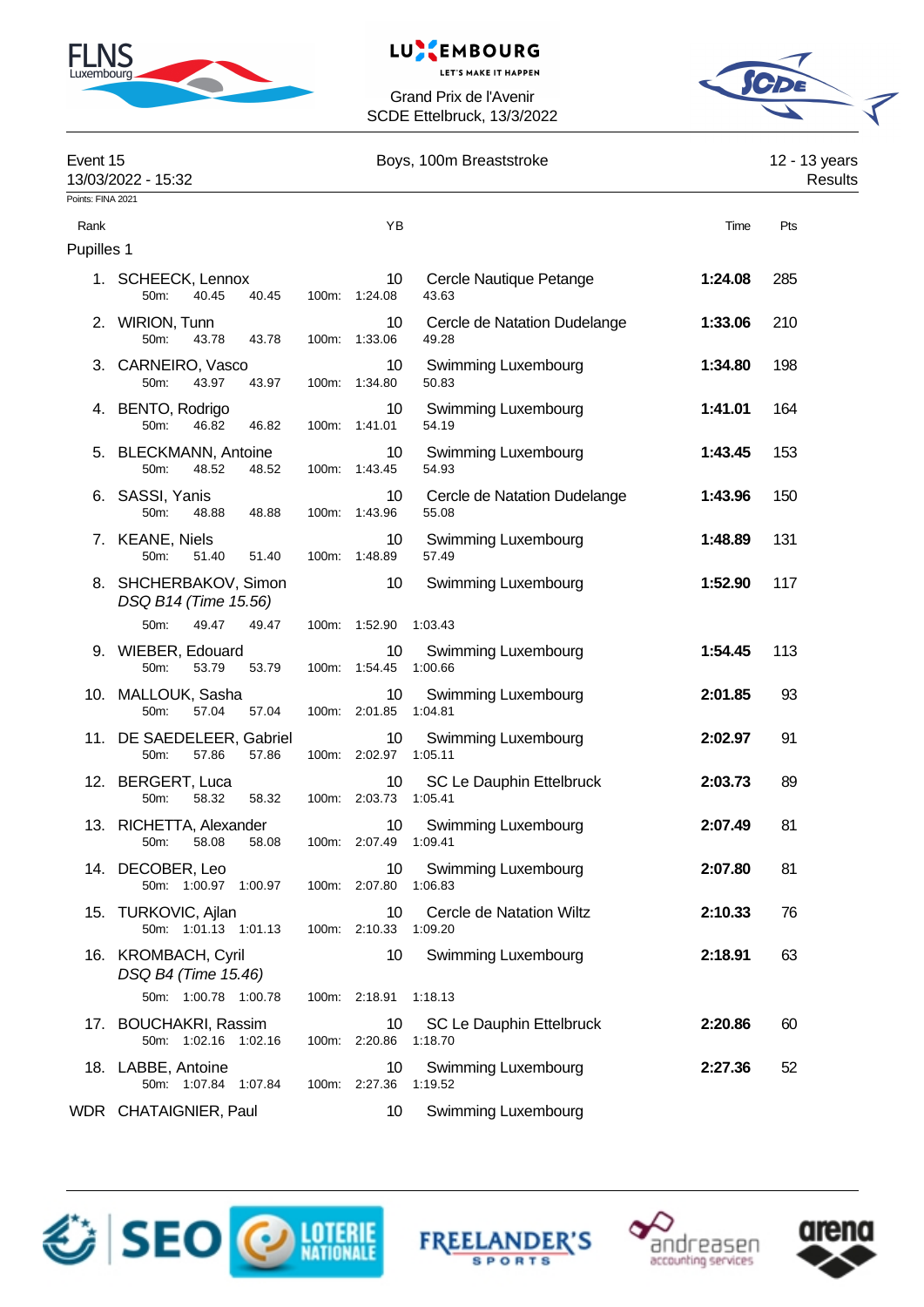



Grand Prix de l'Avenir SCDE Ettelbruck, 13/3/2022



# Event 15, Boys, 100m Breaststroke

### Pupilles 2

| THILL, Hugo<br>50m:            | 41.32                           |                                                                                                                                                                                                                                                                                                                                                                                                                                                                  | 09            | Schwammclub Deifferdang<br>44.24                                                                                                                                                                                                                |                       | 270                      |
|--------------------------------|---------------------------------|------------------------------------------------------------------------------------------------------------------------------------------------------------------------------------------------------------------------------------------------------------------------------------------------------------------------------------------------------------------------------------------------------------------------------------------------------------------|---------------|-------------------------------------------------------------------------------------------------------------------------------------------------------------------------------------------------------------------------------------------------|-----------------------|--------------------------|
| 50m:                           | 41.76                           | 100m:                                                                                                                                                                                                                                                                                                                                                                                                                                                            | 09<br>1:28.89 | Swimming Luxembourg<br>47.13                                                                                                                                                                                                                    | 1:28.89               | 241                      |
| 50m:                           | 43.81                           |                                                                                                                                                                                                                                                                                                                                                                                                                                                                  | 09            | Schwammclub Monnerech<br>47.47                                                                                                                                                                                                                  | 1:31.28               | 222                      |
| 50m:                           | 41.81                           |                                                                                                                                                                                                                                                                                                                                                                                                                                                                  | 09            | SC Le Dauphin Ettelbruck<br>50.31                                                                                                                                                                                                               | 1:32.12               | 216                      |
| 50m:                           | 45.35                           | 100m:                                                                                                                                                                                                                                                                                                                                                                                                                                                            | 09            | <b>Swimming Luxembourg</b><br>49.26                                                                                                                                                                                                             | 1:34.61               | 200                      |
| 50m:                           | 46.40                           |                                                                                                                                                                                                                                                                                                                                                                                                                                                                  | 09            | <b>Swimming Luxembourg</b><br>52.89                                                                                                                                                                                                             | 1:39.29               | 173                      |
|                                |                                 |                                                                                                                                                                                                                                                                                                                                                                                                                                                                  | 09            | Cercle Nautique Petange                                                                                                                                                                                                                         | 1:57.76               | 103                      |
| 50m:                           | 50.33                           |                                                                                                                                                                                                                                                                                                                                                                                                                                                                  |               | 1:07.43                                                                                                                                                                                                                                         |                       |                          |
|                                |                                 |                                                                                                                                                                                                                                                                                                                                                                                                                                                                  | 09            | <b>Barracuda Esch Natation</b>                                                                                                                                                                                                                  |                       |                          |
| Event 16<br>13/03/2022 - 15:49 |                                 |                                                                                                                                                                                                                                                                                                                                                                                                                                                                  |               |                                                                                                                                                                                                                                                 |                       | 11 - 12 years<br>Results |
|                                |                                 |                                                                                                                                                                                                                                                                                                                                                                                                                                                                  |               |                                                                                                                                                                                                                                                 |                       |                          |
|                                |                                 |                                                                                                                                                                                                                                                                                                                                                                                                                                                                  | YB            |                                                                                                                                                                                                                                                 | Time                  | Pts                      |
|                                |                                 |                                                                                                                                                                                                                                                                                                                                                                                                                                                                  |               |                                                                                                                                                                                                                                                 |                       |                          |
| 1. RESL, Dana<br>50m:          | 34.58                           |                                                                                                                                                                                                                                                                                                                                                                                                                                                                  | 11            | Cercle de Natation Dudelange<br>37.53                                                                                                                                                                                                           | 1:12.11               | 338                      |
| 2. MULLER, Liz<br>50m:         | 36.84                           | 100m:                                                                                                                                                                                                                                                                                                                                                                                                                                                            | 11            | <b>Swimming Luxembourg</b><br>41.73                                                                                                                                                                                                             | 1:18.57               | 261                      |
| 3. REIZER, Ines<br>50m:        | 41.30                           | 100m:                                                                                                                                                                                                                                                                                                                                                                                                                                                            | 11<br>1:26.42 | <b>Swimming Luxembourg</b><br>45.12                                                                                                                                                                                                             | 1:26.42               | 196                      |
| 50m:                           | 42.49                           |                                                                                                                                                                                                                                                                                                                                                                                                                                                                  | 11            | Cercle de Natation Dudelange<br>45.76                                                                                                                                                                                                           | 1:28.25               | 184                      |
| 5. KUNEN, Greta<br>50m:        | 42.76                           |                                                                                                                                                                                                                                                                                                                                                                                                                                                                  | 11            | Swimming Luxembourg<br>48.89                                                                                                                                                                                                                    | 1:31.65               | 164                      |
| 6. KIRCH, Emma<br>50m:         | 42.54                           |                                                                                                                                                                                                                                                                                                                                                                                                                                                                  | 11            | Schwammclub Monnerech<br>49.29                                                                                                                                                                                                                  | 1:31.83               | 163                      |
| ELSEN, Lea<br>7.<br>50m:       | 43.56                           |                                                                                                                                                                                                                                                                                                                                                                                                                                                                  | 11            | SC Le Dauphin Ettelbruck<br>48.57                                                                                                                                                                                                               | 1:32.13               | 162                      |
| 50m:                           | 45.34                           |                                                                                                                                                                                                                                                                                                                                                                                                                                                                  | 11            | Swimming Luxembourg<br>52.07                                                                                                                                                                                                                    | 1:37.41               | 137                      |
| 50m:                           | 44.32                           |                                                                                                                                                                                                                                                                                                                                                                                                                                                                  | 11            | SC Le Dauphin Ettelbruck<br>56.84                                                                                                                                                                                                               | 1:41.16               | 122                      |
| 50m:                           | 48.33                           |                                                                                                                                                                                                                                                                                                                                                                                                                                                                  | 11            | SC Le Dauphin Ettelbruck<br>53.64                                                                                                                                                                                                               | 1:41.97               | 119                      |
| 50m:<br>50.22                  | 50.22                           | 100m:                                                                                                                                                                                                                                                                                                                                                                                                                                                            | 11<br>1:43.55 | Swimming Luxembourg<br>53.33                                                                                                                                                                                                                    | 1:43.55               | 114                      |
|                                | Points: FINA 2021<br>Pupilles 1 | 41.32<br>KIDD, Alexander<br>41.76<br>3. RUIZ AGUILAR, Francisco<br>43.81<br>FALTZ, Aleksandar<br>41.81<br>BARANCZYK, Leon<br>45.35<br>BRANGIER, Jean-Remi<br>46.40<br>7. SAOUDAOUI, Akram<br>DSQ B2 (Time 15.56)<br>50.33<br>WDR NIKOLOV, Alexandre<br>34.58<br>36.84<br>41.30<br>4. GRILO MACHADO, Diana<br>42.49<br>42.76<br>42.54<br>43.56<br>DELVERT, Salome<br>45.34<br>9. KERSCHEN, Emma<br>44.32<br>10. LUETZEN, Alexya<br>48.33<br>11. JACOBOWITZ, Romie |               | 100m: 1:25.56<br>100m: 1:31.28<br>100m: 1:32.12<br>1:34.61<br>100m: 1:39.29<br>100m: 1:57.76<br>100m: 1:12.11<br>1:18.57<br>100m: 1:28.25<br>100m: 1:31.65<br>100m: 1:31.83<br>100m: 1:32.13<br>100m: 1:37.41<br>100m: 1:41.16<br>100m: 1:41.97 | Girls, 100m Freestyle | 1:25.56                  |







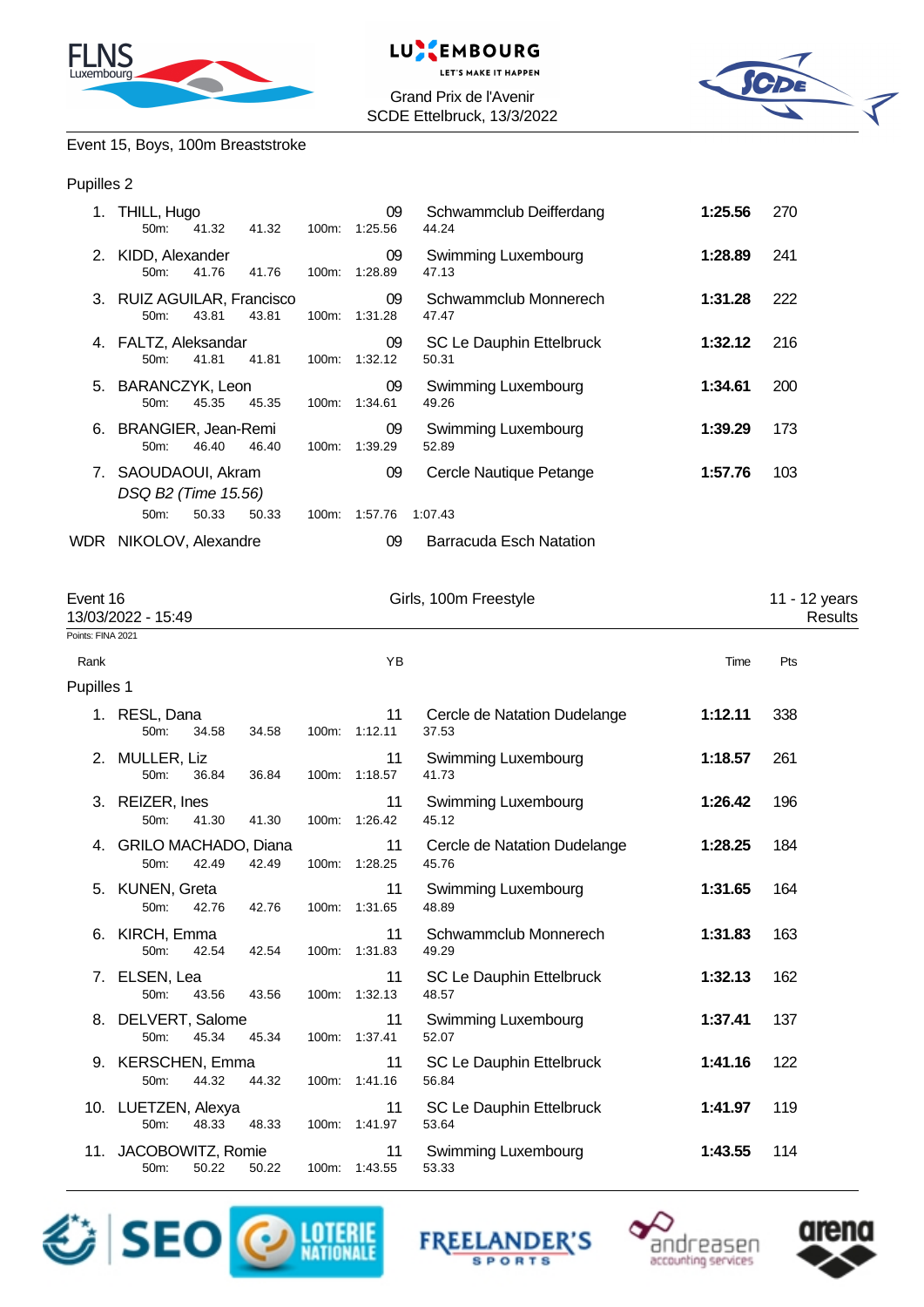



Grand Prix de l'Avenir SCDE Ettelbruck, 13/3/2022



## Event 16, Girls, 100m Freestyle, Pupilles 1

| Rank                  |                                                              |       | YB                  |                                              | Time    | Pts |
|-----------------------|--------------------------------------------------------------|-------|---------------------|----------------------------------------------|---------|-----|
|                       | 12. GLOOR, Elena<br>50 <sub>m</sub> :<br>47.31<br>47.31      |       | 11<br>100m: 1:43.62 | Swimming Luxembourg<br>56.31                 | 1:43.62 | 114 |
|                       | 13. RUBEN, Meili<br>50m:<br>48.12<br>48.12                   | 100m: | 11<br>1:44.43       | Swimming Luxembourg<br>56.31                 | 1:44.43 | 111 |
|                       | 14. CHATAIGNIER, Chloe<br>49.45<br>50m:<br>49.45             |       | 11<br>100m: 1:44.54 | Swimming Luxembourg<br>55.09                 | 1:44.54 | 111 |
|                       | 15. TOUNSI, Norah May<br>51.24<br>50 <sub>m</sub> :<br>51.24 |       | 11<br>100m: 1:44.85 | <b>Swimming Luxembourg</b><br>53.61          | 1:44.85 | 110 |
|                       | 16. MEES, Mijntje<br>50m:<br>50.59<br>50.59                  | 100m: | 11<br>1:45.41       | Swimming Luxembourg<br>54.82                 | 1:45.41 | 108 |
|                       | 17. KOROGLANOGLOU, Lenia<br>51.30<br>50m:<br>51.30           |       | 11<br>100m: 1:51.25 | Schwammclub Monnerech<br>59.95               | 1:51.25 | 92  |
|                       | 18. CARVALHO, Athenais<br>50m: 1:03.40 1:03.40               |       | 11<br>100m: 2:16.03 | <b>Barracuda Esch Natation</b><br>1:12.63    | 2:16.03 | 50  |
|                       | WDR SHEHATA, Maya                                            |       | 11                  | Swimming Luxembourg                          |         |     |
| Pupilles <sub>2</sub> |                                                              |       |                     |                                              |         |     |
|                       | 1. PAVELEK, Mira<br>32.24<br>32.24<br>50m:                   |       | 10<br>100m: 1:06.69 | Swimming Luxembourg<br>34.45                 | 1:06.69 | 427 |
|                       | 2. NIKITINA, Dana<br>50 <sub>m</sub> :<br>33.05<br>33.05     |       | 10<br>100m: 1:10.23 | Swimming Luxembourg<br>37.18                 | 1:10.23 | 366 |
|                       | 3. LEONARD, Leni<br>50m:<br>34.62<br>34.62                   |       | 10<br>100m: 1:12.03 | Swimming Luxembourg<br>37.41                 | 1:12.03 | 339 |
|                       | 4. WINDISCH, Kristina<br>36.21<br>50m:<br>36.21              | 100m: | 10<br>1:15.53       | <b>Swimming Luxembourg</b><br>39.32          | 1:15.53 | 294 |
|                       | 5. YEREMENKO, Anna<br>35.73<br>$50m$ :<br>35.73              |       | 10<br>100m: 1:17.11 | Swimming Luxembourg<br>41.38                 | 1:17.11 | 276 |
|                       | 6. SABBOURI, Sofia<br>42.72<br>42.72<br>50m:                 |       | 10<br>100m: 1:28.90 | Swimming Luxembourg<br>46.18                 | 1:28.90 | 180 |
|                       | 7. PEIFFER TROJANOWSKI, Louisa<br>50m:<br>44.97<br>44.97     |       | 10<br>100m: 1:29.41 | Swimming Luxembourg<br>44.44                 | 1:29.41 | 177 |
|                       | 8. ERNENS, Automne<br>43.50<br>50m:<br>43.50                 |       | 10<br>100m: 1:31.55 | Schwammclub Deifferdang<br>48.05             | 1:31.55 | 165 |
|                       | 9. ENGMAN, Esme<br>50m:<br>44.34<br>44.34                    | 100m: | 10<br>1:32.89       | Swimming Luxembourg<br>48.55                 | 1:32.89 | 158 |
|                       | 10. ELBEDRI, Sophia<br>48.02<br>50m:<br>48.02                | 100m: | 10<br>1:36.83       | Swimming Luxembourg<br>48.81                 | 1:36.83 | 139 |
|                       | 11. FEDOSEEVA, Anna<br>50m:<br>47.49<br>47.49                |       | 10<br>100m: 1:40.55 | Swimming Luxembourg<br>53.06                 | 1:40.55 | 124 |
| 12.                   | THINNES, Liz<br>50m:<br>48.94<br>48.94                       | 100m: | 10<br>1:45.39       | Schwammclub Monnerech<br>56.45               | 1:45.39 | 108 |
|                       | 13. MEHJOUBI, Yasmine<br>50m:<br>50.97<br>50.97              | 100m: | 10<br>1:46.86       | Cercle de Natation Dudelange<br>55.89        | 1:46.86 | 103 |
|                       | DNS CHIAIA, Vita<br>DNS MENGHIN, Matilde Rachel              |       | 10<br>10            | Schwammclub Monnerech<br>Swimming Luxembourg |         |     |







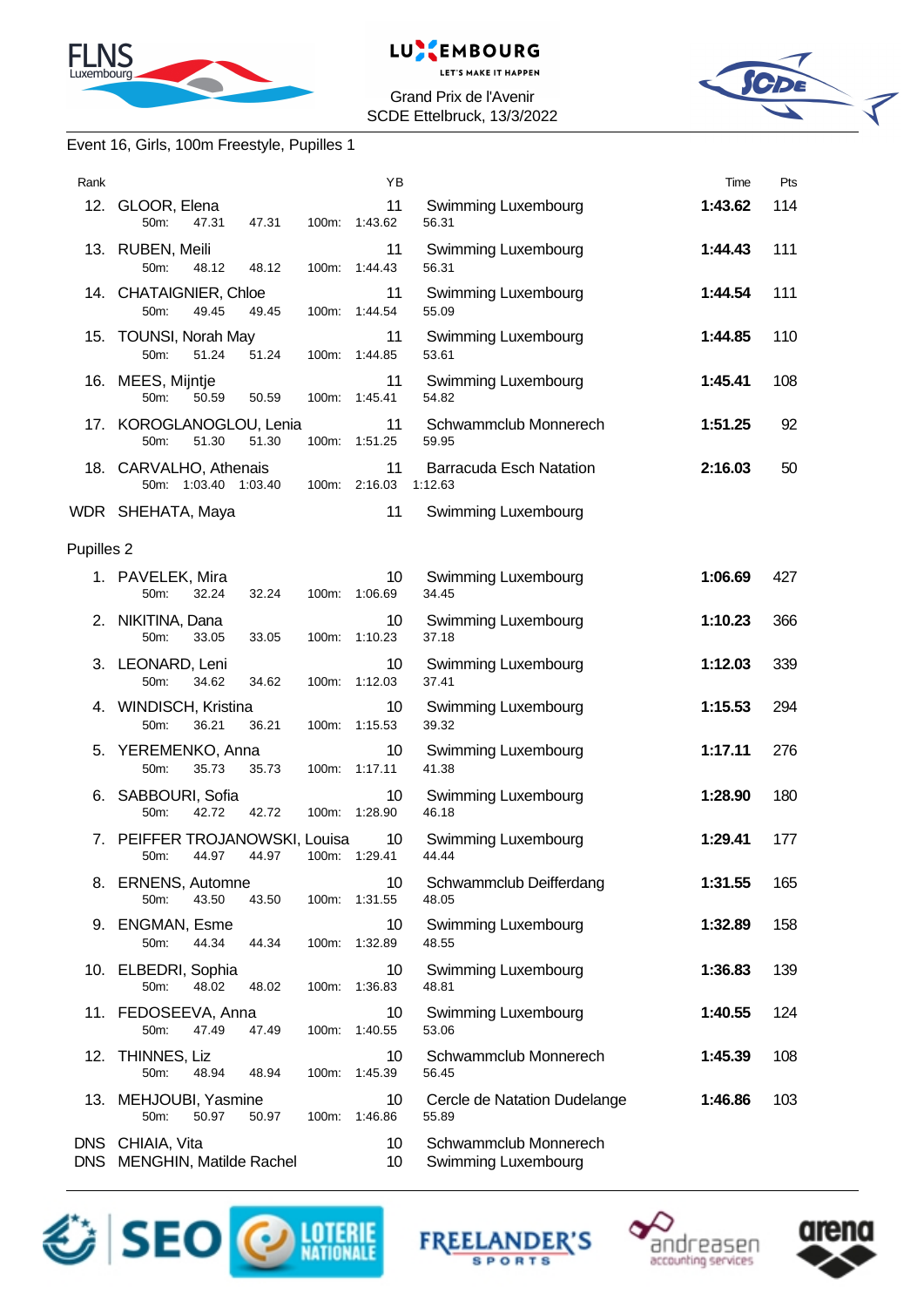





|                           | Event 16, Girls, 100m Freestyle, Pupilles 2            |       |                                  |                                            |         |                          |
|---------------------------|--------------------------------------------------------|-------|----------------------------------|--------------------------------------------|---------|--------------------------|
| Rank                      |                                                        |       | YB                               |                                            | Time    | Pts                      |
|                           | WDR BRUCCULERI, Isabel Louise<br>WDR WIEBER, Josephine |       | 10<br>10                         | Swimming Luxembourg<br>Swimming Luxembourg |         |                          |
|                           | Event 17<br>13/03/2022 - 16:09                         |       |                                  | Boys, 100m Freestyle                       |         | 12 - 13 years<br>Results |
| Points: FINA 2021<br>Rank |                                                        |       | YB                               |                                            | Time    | Pts                      |
| Pupilles 1                |                                                        |       |                                  |                                            |         |                          |
|                           | 1. CARNEIRO, Vasco<br>32.49<br>50m:                    | 32.49 | 10<br>100m: 1:09.58              | Swimming Luxembourg<br>37.09               | 1:09.58 | 269                      |
|                           | 2. SCHEECK, Lennox<br>50m:<br>34.73                    | 34.73 | 10<br>100m: 1:10.76              | Cercle Nautique Petange<br>36.03           | 1:10.76 | 256                      |
|                           | 3. WIRION, Tunn<br>50m:<br>35.46                       | 35.46 | 10<br>100m: 1:13.82              | Cercle de Natation Dudelange<br>38.36      | 1:13.82 | 225                      |
|                           | 4. KEANE, Niels<br>50m:<br>35.71                       | 35.71 | 10<br>100m: 1:15.22              | Swimming Luxembourg<br>39.51               | 1:15.22 | 213                      |
|                           | 5. BENTO, Rodrigo<br>35.58<br>50 <sub>m</sub> :        | 35.58 | 10<br>100m: 1:15.51              | Swimming Luxembourg<br>39.93               | 1:15.51 | 210                      |
|                           | 6. WIEBER, Edouard<br>50m:<br>37.12                    | 37.12 | 10<br>100m: 1:21.41              | <b>Swimming Luxembourg</b><br>44.29        | 1:21.41 | 168                      |
|                           | 7. SHCHERBAKOV, Simon<br>39.85<br>50m:                 | 39.85 | 10<br>100m: 1:22.76              | Swimming Luxembourg<br>42.91               | 1:22.76 | 160                      |
|                           | 8. BLECKMANN, Antoine<br>50m:<br>39.40                 | 39.40 | 10<br>100m: 1:23.52              | Swimming Luxembourg<br>44.12               | 1:23.52 | 155                      |
|                           | 9. MALLOUK, Sasha<br>50m:<br>40.47                     | 40.47 | 10<br>100m: 1:23.99              | Swimming Luxembourg<br>43.52               | 1:23.99 | 153                      |
|                           | 10. SASSI, Yanis<br>40.70<br>50m:                      | 40.70 | 10<br>100m: 1:26.92              | Cercle de Natation Dudelange<br>46.22      | 1:26.92 | 138                      |
|                           | 11. DECOBER, Leo<br>50m:<br>42.54                      | 42.54 | 10 <sup>°</sup><br>100m: 1:28.58 | Swimming Luxembourg<br>46.04               | 1:28.58 | 130                      |
|                           | 12. HUCKLE, George<br>41.44<br>50m:                    | 41.44 | 10<br>100m: 1:28.98              | Lux Sharks 16<br>47.54                     | 1:28.98 | 128                      |
|                           | 13. TURKOVIC, Ajlan<br>50m:<br>41.88                   | 41.88 | 10<br>100m: 1:31.25              | Cercle de Natation Wiltz<br>49.37          | 1:31.25 | 119                      |
|                           | 14. DE SAEDELEER, Gabriel<br>42.30<br>50m:             | 42.30 | 10<br>100m: 1:33.63              | Swimming Luxembourg<br>51.33               | 1:33.63 | 110                      |
|                           | 15. JINGA, Petru<br>50m:<br>42.99                      | 42.99 | 10<br>100m: 1:34.97              | Schwammclub Deifferdang<br>51.98           | 1:34.97 | 105                      |
|                           | 16. AMMARI, Emine<br>50m:<br>44.92                     | 44.92 | 10<br>100m: 1:35.63              | Schwammclub Deifferdang<br>50.71           | 1:35.63 | 103                      |
|                           | 17. JOKUBAS, Toliusis<br>41.69<br>50m:                 | 41.69 | 10<br>100m: 1:36.43              | Lux Sharks 16<br>54.74                     | 1:36.43 | 101                      |
|                           | 18. KROMBACH, Cyril<br>45.76<br>50m:                   | 45.76 | 10<br>100m: 1:36.70              | Swimming Luxembourg<br>50.94               | 1:36.70 | 100                      |







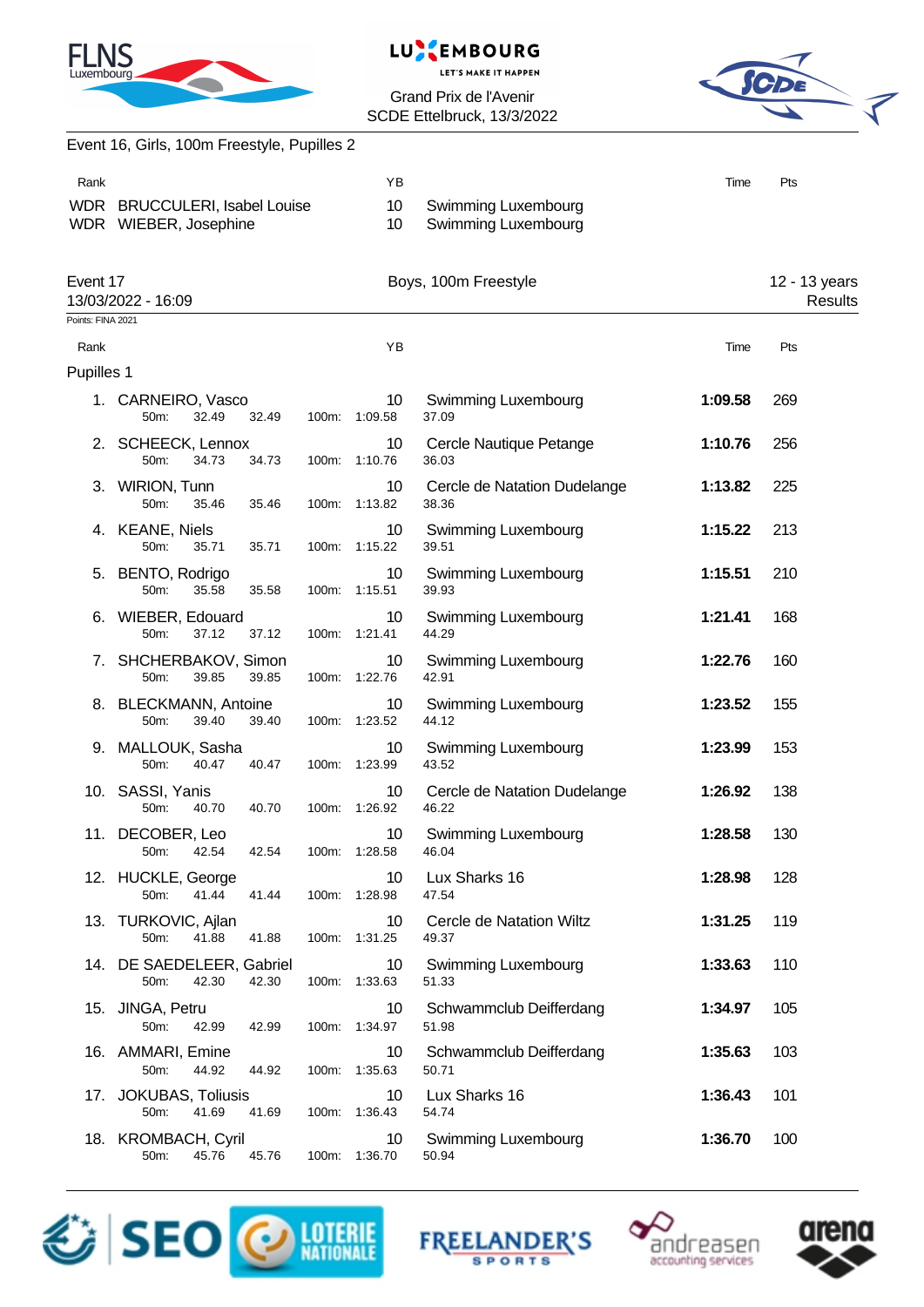



Grand Prix de l'Avenir SCDE Ettelbruck, 13/3/2022



## Event 17, Boys, 100m Freestyle, Pupilles 1

| Rank       |                                                      |       | YB                  |                                                           | Time    | Pts |
|------------|------------------------------------------------------|-------|---------------------|-----------------------------------------------------------|---------|-----|
|            | 19. BERGERT, Luca<br>50m:<br>45.10<br>45.10          | 100m: | 10<br>1:36.93       | SC Le Dauphin Ettelbruck<br>51.83                         | 1:36.93 | 99  |
|            | 20. RICHETTA, Alexander<br>50m:<br>47.62<br>47.62    | 100m: | 10<br>1:40.46       | Swimming Luxembourg<br>52.84                              | 1:40.46 | 89  |
|            | 21. LABBE, Antoine<br>50m:<br>48.92<br>48.92         |       | 10<br>100m: 1:42.77 | Swimming Luxembourg<br>53.85                              | 1:42.77 | 83  |
|            | WDR CHATAIGNIER, Paul                                |       | 10                  | Swimming Luxembourg                                       |         |     |
| Pupilles 2 |                                                      |       |                     |                                                           |         |     |
|            | 1. VALENTINI, Stefano<br>29.67<br>50m:<br>29.67      |       | 09<br>100m: 1:02.63 | Schwammclub Monnerech<br>32.96                            | 1:02.63 | 369 |
|            | 2. THILL, Hugo<br>50m:<br>32.18<br>32.18             | 100m: | 09<br>1:06.24       | Schwammclub Deifferdang<br>34.06                          | 1:06.24 | 312 |
|            | 3. KIDD, Alexander<br>50m:<br>32.58<br>32.58         | 100m: | 09<br>1:06.91       | Swimming Luxembourg<br>34.33                              | 1:06.91 | 302 |
| 4.         | FABER, Max<br>33.22<br>50m:<br>33.22                 | 100m: | 09<br>1:09.28       | Schwammclub Monnerech<br>36.06                            | 1:09.28 | 272 |
|            | 5. RUIZ AGUILAR, Francisco<br>50m:<br>34.10<br>34.10 | 100m: | 09<br>1:09.99       | Schwammclub Monnerech<br>35.89                            | 1:09.99 | 264 |
| 6.         | OESCH, Noah<br>50m:<br>33.54<br>33.54                | 100m: | 09<br>1:10.44       | Schwammclub Monnerech<br>36.90                            | 1:10.44 | 259 |
| 7.         | SCHONS, Oscar<br>33.24<br>50m:<br>33.24              |       | 09<br>100m: 1:10.79 | Lux Sharks 16<br>37.55                                    | 1:10.79 | 255 |
|            | 8. REINESCH, Inaki<br>33.60<br>50m:<br>33.60         | 100m: | 09<br>1:11.81       | Schwammclub Deifferdang<br>38.21                          | 1:11.81 | 245 |
|            | 9. BARANCZYK, Leon<br>50m:<br>35.59<br>35.59         | 100m: | 09<br>1:12.48       | Swimming Luxembourg<br>36.89                              | 1:12.48 | 238 |
|            | 10. BRANGIER, Jean-Remi<br>50m:<br>36.72<br>36.72    |       | 09<br>100m: 1:15.15 | Swimming Luxembourg<br>38.43                              | 1:15.15 | 213 |
|            | 11. SAOUDAOUI, Akram<br>36.96<br>50m: 36.96          |       | 09<br>100m: 1:18.35 | Cercle Nautique Petange<br>41.39                          | 1:18.35 | 188 |
|            | 12. ZAUSA, Giulio<br>50m:<br>38.16<br>38.16          | 100m: | 09<br>1:22.33       | Lux Sharks 16<br>44.17                                    | 1:22.33 | 162 |
|            | 13. LAFORGIA, Pietro<br>50m:<br>37.84<br>37.84       | 100m: | 09<br>1:23.80       | SC Le Dauphin Ettelbruck<br>45.96                         | 1:23.80 | 154 |
|            | 14. LONG, Johnny<br>50m:<br>39.63<br>39.63           | 100m: | 09<br>1:26.21       | Lux Sharks 16<br>46.58                                    | 1:26.21 | 141 |
|            | 15. FALTZ, Aleksandar<br>50m:<br>39.73<br>39.73      | 100m: | 09<br>1:27.85       | SC Le Dauphin Ettelbruck<br>48.12                         | 1:27.85 | 133 |
|            | DNS ALASADI, Zaid<br>WDR NIKOLOV, Alexandre          |       | 09<br>09            | Schwammclub Deifferdang<br><b>Barracuda Esch Natation</b> |         |     |







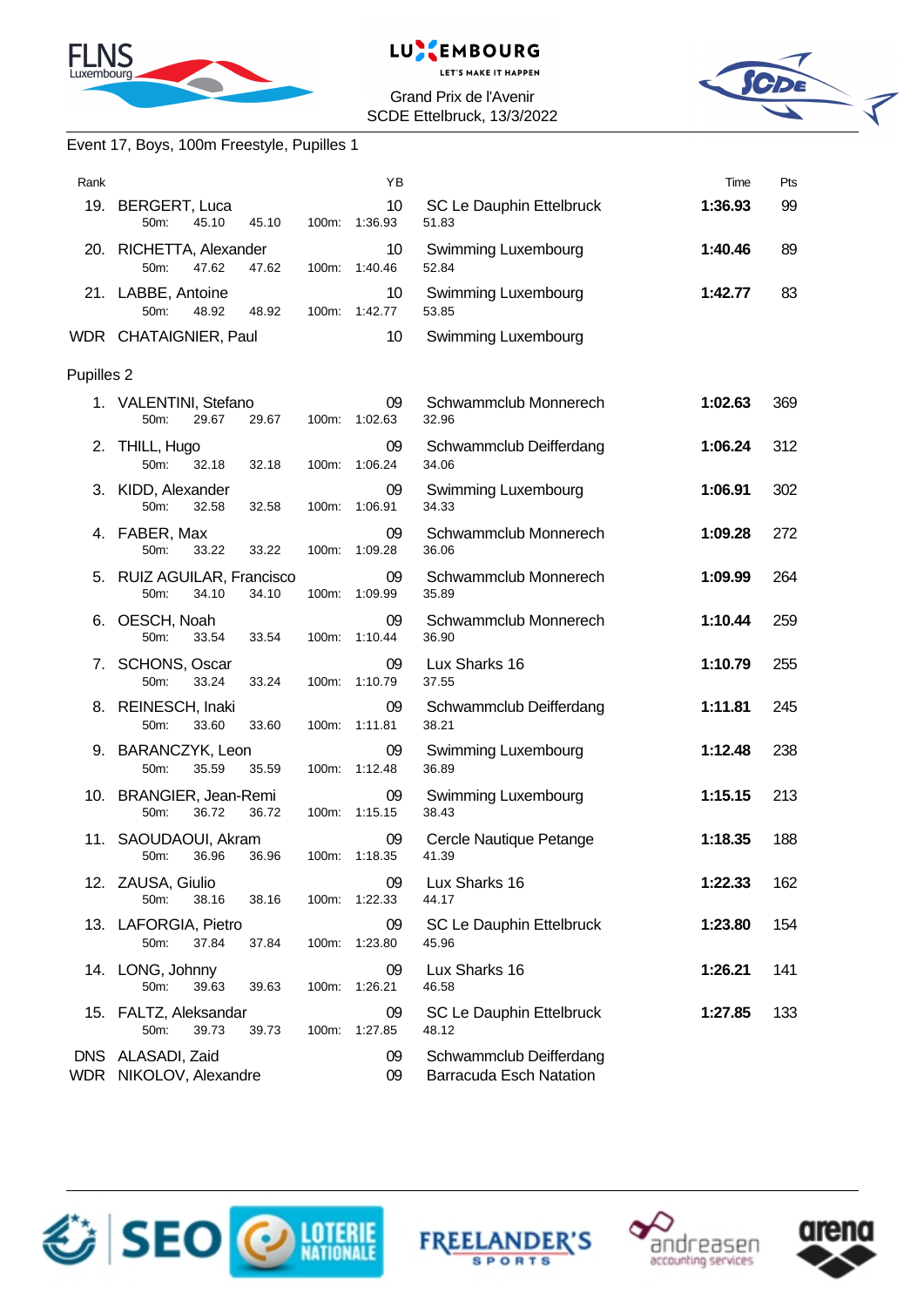

#### EMBOURG **LUNK**

**LET'S MAKE IT HAPPEN** 

Grand Prix de l'Avenir SCDE Ettelbruck, 13/3/2022



| Event 18<br>13/03/2022 - 16:38 |                                    |                      |                      |       | Girls, 200m Medley  | 11 - 12 years<br>Results                                                                                   |                |
|--------------------------------|------------------------------------|----------------------|----------------------|-------|---------------------|------------------------------------------------------------------------------------------------------------|----------------|
| Points: FINA 2021              |                                    |                      |                      |       |                     |                                                                                                            |                |
| Rank                           |                                    |                      |                      |       | ΥB                  |                                                                                                            | Time<br>Pts    |
| Pupilles 1                     |                                    |                      |                      |       |                     |                                                                                                            |                |
|                                | 1. RESL, Dana<br>50 <sub>m</sub> : | 42.76                | 42.76                | 100m: | 11<br>1:29.12       | Cercle de Natation Dudelange<br>3:07.57<br>150m: 2:25.35<br>46.36<br>56.23<br>3:07.57<br>200m:             | 274<br>42.22   |
|                                | 2. MULLER, Liz<br>$50m$ :          | 45.24                | 45.24                | 100m: | 11<br>1:37.99       | Swimming Luxembourg<br>3:16.29<br>52.75<br>150m: 2:34.45<br>3:16.29<br>56.46<br>200m:                      | 239<br>41.84   |
|                                | 3. REIZER, Ines<br>50m:            | 49.49                | 49.49                | 100m: | 11<br>1:41.84       | Swimming Luxembourg<br>3:26.31<br>150m: 2:38.56<br>52.35<br>3:26.31<br>56.72<br>200m:                      | 206<br>47.75   |
|                                | 4. GRILO MACHADO, Diana<br>50m:    | 55.00                | 55.00                |       | 11<br>100m: 1:49.83 | Cercle de Natation Dudelange<br>3:39.33<br>150m: 2:51.77 1:01.94<br>54.83<br>3:39.33<br>200 <sub>m</sub> : | 171<br>47.56   |
|                                | 5. ELSEN, Lea<br>50 <sub>m</sub> : | 55.59                | 55.59                | 100m: | 11<br>1:48.63       | SC Le Dauphin Ettelbruck<br>3:41.14<br>150m: 2:50.47 1:01.84<br>53.04<br>200m:<br>3:41.14                  | 167<br>50.67   |
| 6.                             | KIRCH, Emma<br>50m:                | 56.40                | 56.40                | 100m: | 11<br>1:51.55       | Schwammclub Monnerech<br>3:41.61<br>150m: 2:53.28 1:01.73<br>3:41.61<br>55.15<br>200 <sub>m</sub> :        | 166<br>48.33   |
|                                |                                    | 50m: 1:03.51 1:03.51 | KOROGLANOGLOU, Lenia | 100m: | 11<br>2:09.31       | Schwammclub Monnerech<br>4:16.31<br>1:05.80<br>150m: 3:16.25 1:06.94<br>4:16.31<br>200 <sub>m</sub> :      | 107<br>1:00.06 |
| 8.                             | <b>KERSCHEN, Emma</b>              | 50m: 1:01.01 1:01.01 |                      |       | 11<br>100m: 2:07.86 | SC Le Dauphin Ettelbruck<br>4:16.34<br>150m: 3:18.00 1:10.14<br>1:06.85<br>200m:<br>4:16.34                | 107<br>58.34   |

### Pupilles 2

|      | 1. PAVELEK, Mira<br>50m:         | 44.28 | 44.28 | 100m:    | 10<br>1:26.35 | 42.07 |          | Swimming Luxembourg<br>150m: 2:18.43 | 52.08   | 200 <sub>m</sub> : | 2:54.34<br>2:54.34 | 341<br>35.91 |
|------|----------------------------------|-------|-------|----------|---------------|-------|----------|--------------------------------------|---------|--------------------|--------------------|--------------|
|      | 2. NIKITINA, Dana<br>$50m$ :     | 37.79 | 37.79 | $100m$ : | 10<br>1:23.24 | 45.45 | 150m:    | Swimming Luxembourg<br>2:16.12       | 52.88   | 200 <sub>m</sub> : | 2:57.10<br>2:57.10 | 325<br>40.98 |
|      | 3. LEONARD, Leni<br>50m          | 41.06 | 41.06 | $100m$ : | 10<br>1:27.66 | 46.60 | 150m:    | Swimming Luxembourg<br>2:20.41       | 52.75   | $200m$ :           | 3:00.27<br>3:00.27 | 308<br>39.86 |
|      | 4. YEREMENKO, Anna<br>$50m$ :    | 43.74 | 43.74 | $100m$ : | 10<br>1:30.82 | 47.08 | 150m:    | Swimming Luxembourg<br>2:26.27       | 55.45   | 200 <sub>m</sub> : | 3:11.59<br>3:11.59 | 257<br>45.32 |
|      | 5. WINDISCH, Kristina<br>$50m$ : | 45.17 | 45.17 | $100m$ : | 10<br>1:36.64 | 51.47 | 150m:    | Swimming Luxembourg<br>2:31.50       | 54.86   | 200m:              | 3:12.82<br>3:12.82 | 252<br>41.32 |
|      | 6. ERNENS, Automne<br>50m:       | 53.40 | 53.40 | $100m$ : | 10<br>1:49.19 | 55.79 | $150m$ : | Schwammclub Deifferdang<br>2:54.45   | 1:05.26 | 200 <sub>m</sub> : | 3:44.96<br>3:44.96 | 158<br>50.51 |
| WDR. | PESCH, Zoe<br>10                 |       |       |          |               |       |          | SC Le Dauphin Ettelbruck             |         |                    |                    |              |







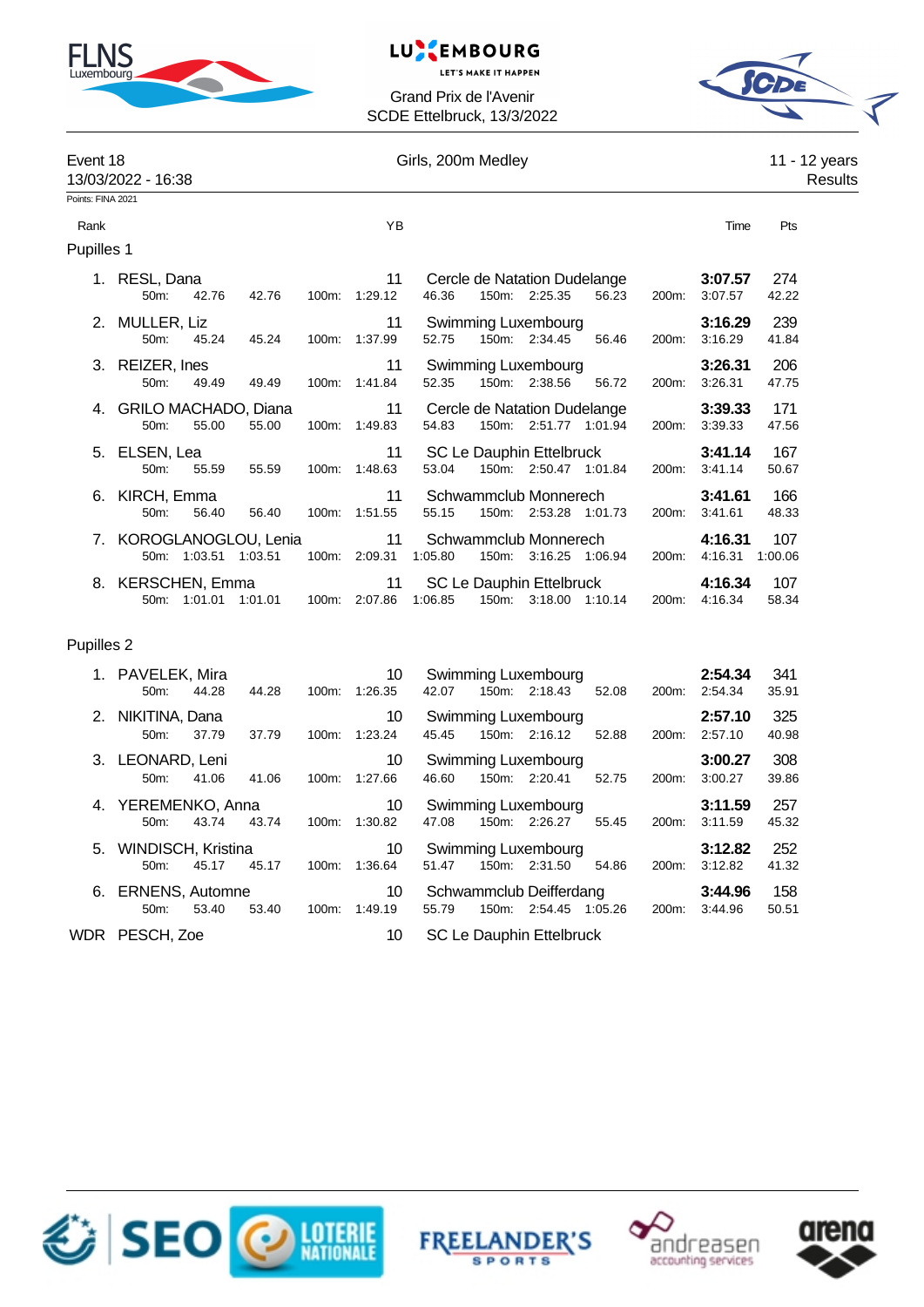

# LUXEMBOURG

**LET'S MAKE IT HAPPEN** 

Grand Prix de l'Avenir SCDE Ettelbruck, 13/3/2022



| Event 19          | 13/03/2022 - 16:52                          |       |       | Boys, 200m Medley |               |       |       |                                                       |         |       |                    |              | 12 - 13 years<br>Results |  |
|-------------------|---------------------------------------------|-------|-------|-------------------|---------------|-------|-------|-------------------------------------------------------|---------|-------|--------------------|--------------|--------------------------|--|
| Points: FINA 2021 |                                             |       |       |                   |               |       |       |                                                       |         |       |                    |              |                          |  |
| Rank              |                                             |       |       |                   | YB            |       |       |                                                       |         |       | Time               | Pts          |                          |  |
| <b>Pupilles 1</b> |                                             |       |       |                   |               |       |       |                                                       |         |       |                    |              |                          |  |
|                   | <b>SCHEECK, Lennox</b><br>50 <sub>m</sub> : | 40.24 | 40.24 | 100m:             | 10<br>1:24.38 | 44.14 |       | Cercle Nautique Petange<br>150m: 2:10.35              | 45.97   | 200m: | 2:47.72<br>2:47.72 | 279<br>37.37 |                          |  |
|                   | 2. CARNEIRO, Vasco<br>50m:                  | 35.81 | 35.81 | 100m:             | 10<br>1:20.84 | 45.03 |       | Swimming Luxembourg<br>150m: 2:12.58                  | 51.74   | 200m: | 2:49.77<br>2:49.77 | 269<br>37.19 |                          |  |
| 3.                | <b>WIRION, Tunn</b><br>50m:                 | 44.78 | 44.78 | 100m:             | 10<br>1:31.07 | 46.29 |       | Cercle de Natation Dudelange<br>150m: 2:24.49         | 53.42   | 200m: | 3:04.22<br>3:04.22 | 210<br>39.73 |                          |  |
| 4.                | BENTO, Rodrigo<br>50m:                      | 46.64 | 46.64 | 100m:             | 10<br>1:38.51 | 51.87 |       | Swimming Luxembourg<br>150m: 2:33.12                  | 54.61   | 200m: | 3:15.17<br>3:15.17 | 177<br>42.05 |                          |  |
| 5.                | <b>KEANE, Niels</b><br>50m:                 | 47.85 | 47.85 | 100m:             | 10<br>1:35.56 | 47.71 |       | Swimming Luxembourg<br>150m: 2:37.59 1:02.03          |         | 200m: | 3:19.68<br>3:19.68 | 165<br>42.09 |                          |  |
| 6.                | SASSI, Yanis<br>50m:                        | 49.38 | 49.38 | 100m:             | 10<br>1:40.74 | 51.36 |       | Cercle de Natation Dudelange<br>150m: 2:41.78 1:01.04 |         | 200m: | 3:28.14<br>3:28.14 | 146<br>46.36 |                          |  |
|                   | AMMARI, Emine<br>50 <sub>m</sub> :          | 50.15 | 50.15 | 100m:             | 10<br>1:49.54 | 59.39 | 150m: | Schwammclub Deifferdang<br>2:57.56 1:08.02            |         | 200m: | 3:46.10<br>3:46.10 | 113<br>48.54 |                          |  |
| 8.                | JINGA, Petru<br>DSQ P3 (Time 17.04)         |       |       |                   | 10            |       |       | Schwammclub Deifferdang                               |         |       | 4:12.27            | 82           |                          |  |
|                   | 50m:                                        | 56.72 | 56.72 | 100m:             | 1:56.56       | 59.84 | 150m: | 3:01.64                                               | 1:05.08 | 200m: | 4:12.27            | 1:10.63      |                          |  |
|                   |                                             |       |       |                   |               |       |       |                                                       |         |       |                    |              |                          |  |

### Pupilles 2

| 1. VALENTINI, Stefano<br>50m:                                                                                                                                                                                                          | 34.43 | 34.43 |       | 09<br>100m: 1:13.32        | Schwammclub Monnerech<br>2:33.92<br>38.89<br>150m: 1:59.83<br>46.51<br>200m:<br>2:33.92    | 361<br>34.09 |
|----------------------------------------------------------------------------------------------------------------------------------------------------------------------------------------------------------------------------------------|-------|-------|-------|----------------------------|--------------------------------------------------------------------------------------------|--------------|
| 2. THILL, Hugo <b>Example 2.</b> THILL, Hugo<br>50m:                                                                                                                                                                                   | 36.20 |       |       | 09<br>36.20 100m: 1:21.15  | Schwammclub Deifferdang<br>2:44.27<br>150m: 2:07.80  46.65  200m: 2:44.27<br>44.95         | 297<br>36.47 |
| 3. KIDD, Alexander<br>50 <sub>m</sub> :                                                                                                                                                                                                | 36.84 | 36.84 |       | 09<br>100m: 1:20.63        | Swimming Luxembourg<br>2:46.75<br>150m: 2:10.00 49.37<br>2:46.75<br>43.79<br>200m:         | 284<br>36.75 |
| 4. REINESCH, Inaki<br>50 <sub>m</sub> :                                                                                                                                                                                                | 38.44 | 38.44 |       | 09<br>100m: 1:25.70        | Schwammclub Deifferdang<br>2:54.99<br>150m: 2:17.24  51.54  200m: 2:54.99<br>47.26         | 245<br>37.75 |
| 5. RUIZ AGUILAR, Francisco<br>50m:                                                                                                                                                                                                     | 40.20 | 40.20 |       | 09<br>100m: 1:27.04        | Schwammclub Monnerech<br>2:57.32<br>46.84<br>150m: 2:17.98 50.94<br>200m: 2:57.32          | 236<br>39.34 |
| 6. OESCH, Noah and the control of the control of the control of the control of the control of the control of the control of the control of the control of the control of the control of the control of the control of the cont<br>50m: | 38.64 | 38.64 |       | 09<br>100m: 1:25.54        | Schwammclub Monnerech<br>3:01.16<br>46.90<br>150m: 2:19.52<br>53.98<br>200m:<br>3:01.16    | 221<br>41.64 |
| 7. FABER, Max<br>50m:                                                                                                                                                                                                                  | 42.91 |       |       | 09<br>42.91  100m: 1:27.90 | Schwammclub Monnerech<br>3:01.40<br>150m: 2:23.32 55.42 200m:<br>3:01.40<br>44.99          | 220<br>38.08 |
| 8. BRANGIER, Jean-Remi<br>50 <sub>m</sub>                                                                                                                                                                                              | 41.85 | 41.85 |       | 09<br>100m: 1:32.57        | <b>Swimming Luxembourg</b><br>3:08.25<br>150m: 2:27.68 55.11<br>3:08.25<br>50.72<br>200m:  | 197<br>40.57 |
| 9. BARANCZYK, Leon<br>50m:                                                                                                                                                                                                             | 45.46 | 45.46 |       | 09<br>100m: 1:34.17        | Swimming Luxembourg<br>3:09.87<br>48.71 150m: 2:29.61<br>55.44<br>3:09.87<br>200m:         | 192<br>40.26 |
| 10. SCHONS, Oscar<br>50m:                                                                                                                                                                                                              | 40.92 | 40.92 |       | 09<br>100m: 1:32.26        | Lux Sharks 16<br>3:11.99<br>51.34  150m: 2:30.23  57.97  200m:<br>3:11.99                  | 186<br>41.76 |
| 11. FALTZ, Aleksandar 09<br>50m:                                                                                                                                                                                                       | 47.79 | 47.79 | 100m: | 1:38.95                    | SC Le Dauphin Ettelbruck<br>3:19.22<br>51.16<br>150m: 2:33.87<br>54.92<br>200m:<br>3:19.22 | 166<br>45.35 |